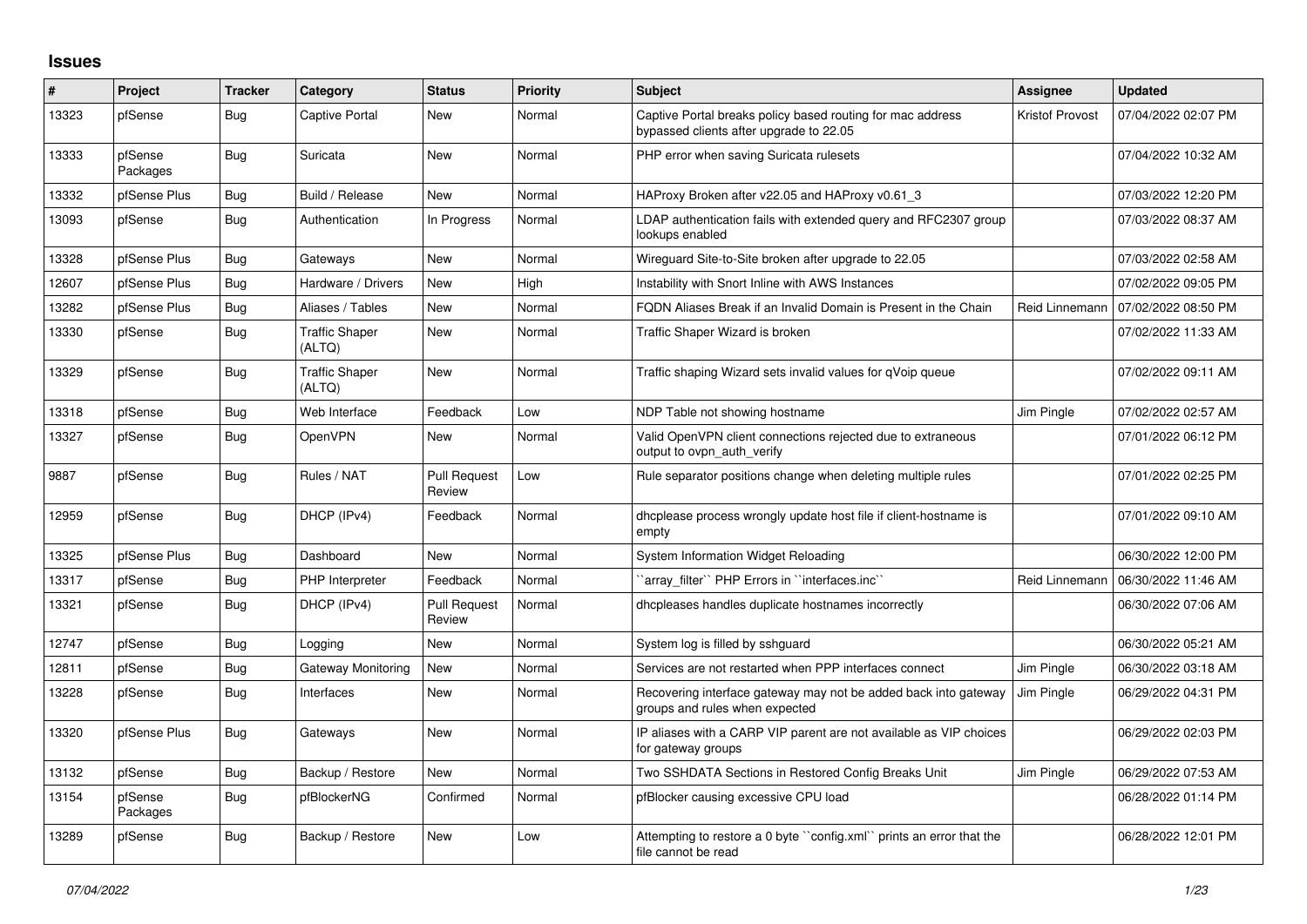| #     | Project | <b>Tracker</b> | Category              | <b>Status</b>                 | <b>Priority</b> | <b>Subject</b>                                                                                                                                 | <b>Assignee</b>                | <b>Updated</b>      |
|-------|---------|----------------|-----------------------|-------------------------------|-----------------|------------------------------------------------------------------------------------------------------------------------------------------------|--------------------------------|---------------------|
| 13303 | pfSense | Bug            | Dynamic DNS           | <b>Pull Request</b><br>Review | Normal          | DynDNS - DNSExit no longer working                                                                                                             | Koen Zomers                    | 06/28/2022 12:01 PM |
| 13298 | pfSense | Bug            | Dynamic DNS           | <b>Pull Request</b><br>Review | Normal          | Dynv6 does not check response code when updating                                                                                               | <b>Tiago Beling</b><br>d'Avila | 06/28/2022 12:01 PM |
| 13310 | pfSense | <b>Bug</b>     | Rules / NAT           | Feedback                      | Normal          | Each line in the NPt destination IPv6 prefix list also contains the<br>network of the previous line when multiple choices are present          | Jim Pingle                     | 06/28/2022 12:01 PM |
| 13295 | pfSense | Bug            | Gateway Monitoring    | <b>Pull Request</b><br>Review | Normal          | Incorrect function parameters for "get dpinger status()" call in<br>`gwlb.inc``                                                                |                                | 06/28/2022 12:01 PM |
| 13307 | pfSense | Bug            | PPP Interfaces        | New                           | High            | PPP interface custom reset date/time Hour and Minute fields do not<br>properly handle "0" value                                                |                                | 06/28/2022 12:01 PM |
| 13258 | pfSense | Bug            | Console Menu          | Pull Request<br>Review        | Low             | secret menu option 100                                                                                                                         | Jim Pingle                     | 06/28/2022 12:01 PM |
| 13272 | pfSense | Bug            | <b>Captive Portal</b> | <b>Pull Request</b><br>Review | Very Low        | Voucher CSV output has leading space before voucher code                                                                                       | Jim Pingle                     | 06/28/2022 12:01 PM |
| 13254 | pfSense | Bug            | <b>DNS Resolver</b>   | New                           | Normal          | DNS resolver does not update "unbound.conf" file during link<br>down events                                                                    |                                | 06/28/2022 12:01 PM |
| 13243 | pfSense | Bug            | OpenVPN               | <b>Pull Request</b><br>Review | Normal          | OpenVPN status for multi-user VPN shows info icon to display<br>RADIUS rules when there are none to display                                    | Marcos M                       | 06/28/2022 12:01 PM |
| 13240 | pfSense | <b>Bug</b>     | Rules / NAT           | New                           | Normal          | User is forced to pick an NPt destination IPv6 prefix length even<br>when choosing a drop-down entry which contains a defined prefix<br>length | Jim Pingle                     | 06/28/2022 12:01 PM |
| 13253 | pfSense | Bug            | DHCP (IPv6)           | New                           | Normal          | 'dhcp6c' is not restarted when applying settings when multiple<br>WANs are configured for DHCP6                                                |                                | 06/28/2022 12:01 PM |
| 13225 | pfSense | <b>Bug</b>     | Interfaces            | New                           | Normal          | Bridges with QinQ interfaces not properly set up at boot                                                                                       | <b>Viktor Gurov</b>            | 06/28/2022 12:01 PM |
| 13102 | pfSense | Bug            | <b>IPsec</b>          | New                           | Normal          | Deleting an IPSec tunnel doesn't destroy the SA (SADs/SPDs),<br>causes crash in status_ipsec.php                                               | <b>Viktor Gurov</b>            | 06/28/2022 12:01 PM |
| 13218 | pfSense | Bug            | Interfaces            | <b>Pull Request</b><br>Review | Normal          | GIF-based interface MTU is assigned to parent interface on boot<br>when parent interface is a LAGG                                             | <b>Viktor Gurov</b>            | 06/28/2022 12:01 PM |
| 13076 | pfSense | Bug            | Gateway Monitoring    | New                           | Normal          | Marking a gateway as down does not affect IPsec entries using<br>gateway groups                                                                |                                | 06/28/2022 12:01 PM |
| 12737 | pfSense | Bug            | Certificates          | New                           | Normal          | CApath is not defined by default in curl                                                                                                       |                                | 06/28/2022 12:01 PM |
| 13014 | pfSense | <b>Bug</b>     | <b>IPsec</b>          | New                           | Normal          | Charon.vici can get in a bad state                                                                                                             | Mateusz Guzik                  | 06/28/2022 12:01 PM |
| 12757 | pfSense | Bug            | Diagnostics           | <b>Pull Request</b><br>Review | Very Low        | Clean up /etc/inc/filter.inc use of pfctl -F                                                                                                   |                                | 06/28/2022 12:01 PM |
| 12942 | pfSense | <b>Bug</b>     | Gateways              | New                           | Normal          | Code to kill states for old gateway when reconnecting an interface<br>is incorrect                                                             | Jim Pingle                     | 06/28/2022 12:01 PM |
| 12947 | pfSense | <b>Bug</b>     | DHCP (IPv6)           | <b>Pull Request</b><br>Review | Normal          | DHCP6 client does not take any action if the interface IPv6 address<br>changes during renewal                                                  |                                | 06/28/2022 12:01 PM |
| 12673 | pfSense | <b>Bug</b>     | Dashboard             | <b>Pull Request</b><br>Review | Normal          | Firewall Logs Widget fails to update at intervals below 5 seconds.                                                                             | Viktor Gurov                   | 06/28/2022 12:01 PM |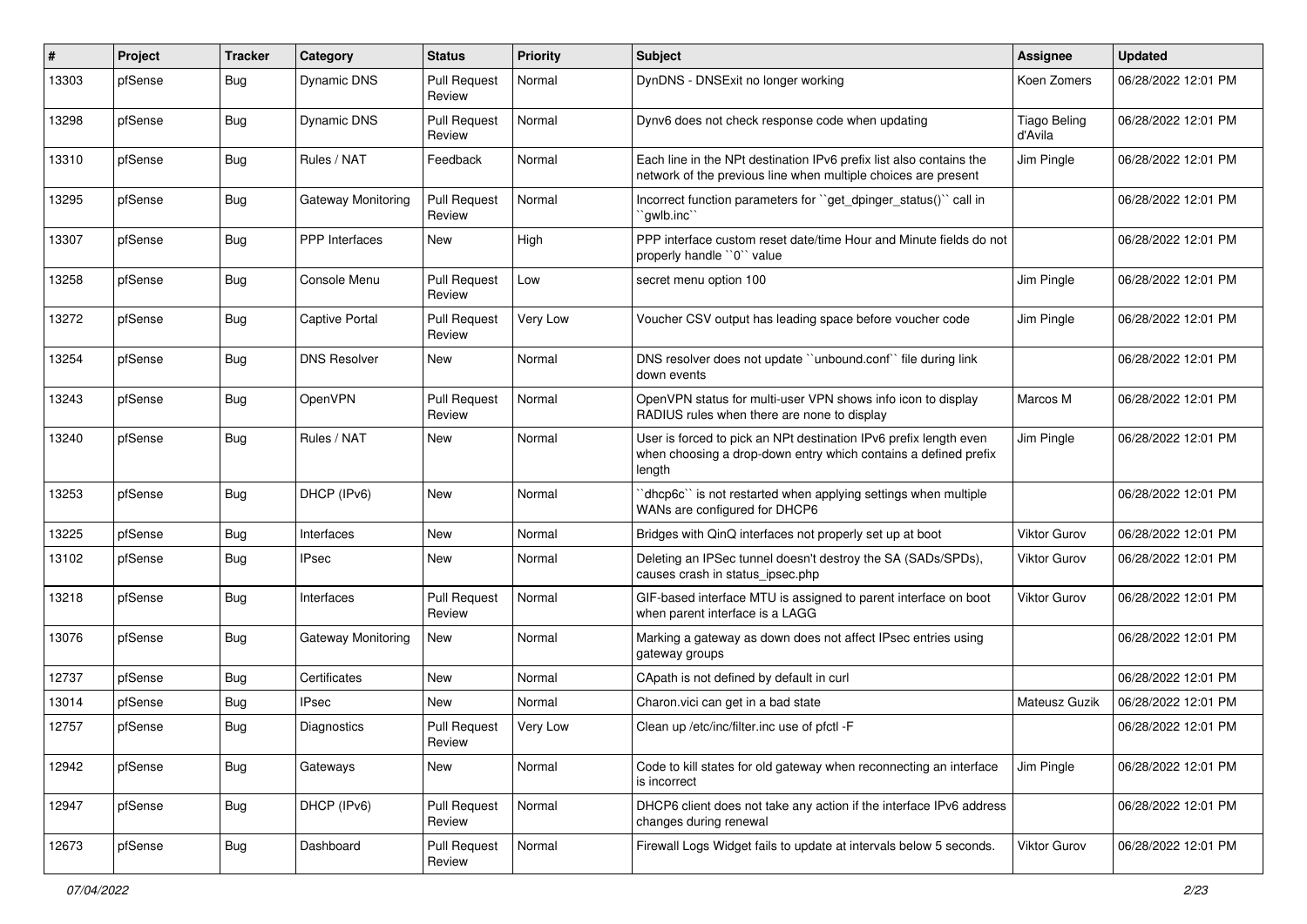| #     | <b>Project</b>      | <b>Tracker</b> | Category                | <b>Status</b>                 | Priority | <b>Subject</b>                                                                                                       | <b>Assignee</b> | <b>Updated</b>      |
|-------|---------------------|----------------|-------------------------|-------------------------------|----------|----------------------------------------------------------------------------------------------------------------------|-----------------|---------------------|
| 12920 | pfSense             | Bug            | Gateway Monitoring      | <b>Pull Request</b><br>Review | Normal   | Gateway behavior differs when the gateway does not exist in<br>config.xml                                            | Viktor Gurov    | 06/28/2022 12:01 PM |
| 12960 | pfSense             | <b>Bug</b>     | Installer               | New                           | Normal   | VGA installer image defaults to serial console, serial console is<br>default in GUI settings                         |                 | 06/28/2022 12:01 PM |
| 12612 | pfSense             | <b>Bug</b>     | <b>DNS Resolver</b>     | <b>New</b>                    | Normal   | DNS Resolver is restarted during every "rc.newwanip" event                                                           |                 | 06/28/2022 12:01 PM |
| 12632 | pfSense             | Bug            | Gateways                | New                           | High     | Assigning a /30 WAN IP address at the console does not save the<br>gateway correctly                                 |                 | 06/28/2022 12:01 PM |
| 12385 | pfSense             | <b>Bug</b>     | Virtual IP Addresses    | <b>Pull Request</b><br>Review | Normal   | delete VIP() does not check 1:1 NAT and Outbound NAT rules                                                           | Viktor Gurov    | 06/28/2022 12:01 PM |
| 12225 | pfSense             | <b>Bug</b>     | Authentication          | <b>Pull Request</b><br>Review | Normal   | Group membership field is not needed for remote groups                                                               | Viktor Gurov    | 06/28/2022 12:01 PM |
| 12335 | pfSense             | <b>Bug</b>     | <b>IPsec</b>            | New                           | Normal   | IPsec DNS inefficiency                                                                                               | Jim Pingle      | 06/28/2022 12:01 PM |
| 12464 | pfSense             | Bug            | Logging                 | <b>Pull Request</b><br>Review | Normal   | Syslog Auth messages are sent as Emergency Level                                                                     |                 | 06/28/2022 12:01 PM |
| 12645 | pfSense             | <b>Bug</b>     | <b>IPsec</b>            | <b>New</b>                    | Normal   | filterdns" does not monitor remote IPsec gateways for IPv6<br>address changes                                        | Viktor Gurov    | 06/28/2022 12:01 PM |
| 3132  | pfSense             | Bug            | Gateway Monitoring      | In Progress                   | Normal   | Gateway events for IPv6 affect IPv4 services and vice versa                                                          | Viktor Gurov    | 06/28/2022 12:01 PM |
| 12079 | pfSense             | <b>Bug</b>     | <b>IGMP Proxy</b>       | <b>New</b>                    | Normal   | IGMPProxy: kernel panic, Sleeping thread owns a non-sleepable<br>lock                                                | Mateusz Guzik   | 06/28/2022 12:01 PM |
| 11091 | pfSense             | <b>Bug</b>     | Interfaces              | <b>New</b>                    | Normal   | Interfaces set as disabled in the configuration have an UP status in<br>the operating system at boot                 | Viktor Gurov    | 06/28/2022 12:01 PM |
| 11877 | pfSense             | Bug            | Web Interface           | <b>Pull Request</b><br>Review | Very Low | Labels and description dissapear in firewall schedule edit.php                                                       | Viktor Gurov    | 06/28/2022 12:01 PM |
| 11539 | pfSense             | <b>Bug</b>     | <b>IPsec</b>            | Feedback                      | Normal   | Mobile IPsec "split include" value of 0.0.0.0/0 causes some clients<br>to fail                                       | Jim Pingle      | 06/28/2022 12:01 PM |
| 11296 | pfSense             | <b>Bug</b>     | Routing                 | New                           | Normal   | Static route targets may still reachable via default route when the<br>gateway they should route through is down     | Viktor Gurov    | 06/28/2022 12:01 PM |
| 7996  | pfSense             | <b>Bug</b>     | Web Interface           | <b>Pull Request</b><br>Review | Very Low | Unnecessary link tag in login page                                                                                   | Marcos M        | 06/28/2022 12:01 PM |
| 11626 | pfSense Plus        | <b>Bug</b>     | Authentication          | New                           | Normal   | Google LDAP connection failed due to lack of SNI for TLS 1.3                                                         | Luiz Souza      | 06/27/2022 07:23 AM |
| 8207  | pfSense             | Bug            | <b>Operating System</b> | New                           | Normal   | 2.4 cannot boot as a Xen VM with more than 7 NICs                                                                    |                 | 06/25/2022 05:42 PM |
| 9626  | pfSense             | <b>Bug</b>     | Web Interface           | New                           | Normal   | When deny write permission is assigned to a user, there is no error<br>feedback if the user tries to write something |                 | 06/25/2022 05:41 PM |
| 13003 | pfSense             | Bug            | Hardware / Drivers      | <b>New</b>                    | Normal   | Malicious Driver Detection event on ixl driver                                                                       |                 | 06/25/2022 05:00 PM |
| 11572 | pfSense<br>Packages | Bug            | pfBlockerNG             | New                           | High     | Auto created firewall rules have IPv4 as protocol only - even for<br>IPv6 lists.                                     |                 | 06/25/2022 10:59 AM |
| 8454  | pfSense<br>Packages | Bug            | arpwatch                | <b>New</b>                    | Very Low | Arpwatch package break email notifications from other sources                                                        |                 | 06/23/2022 07:49 PM |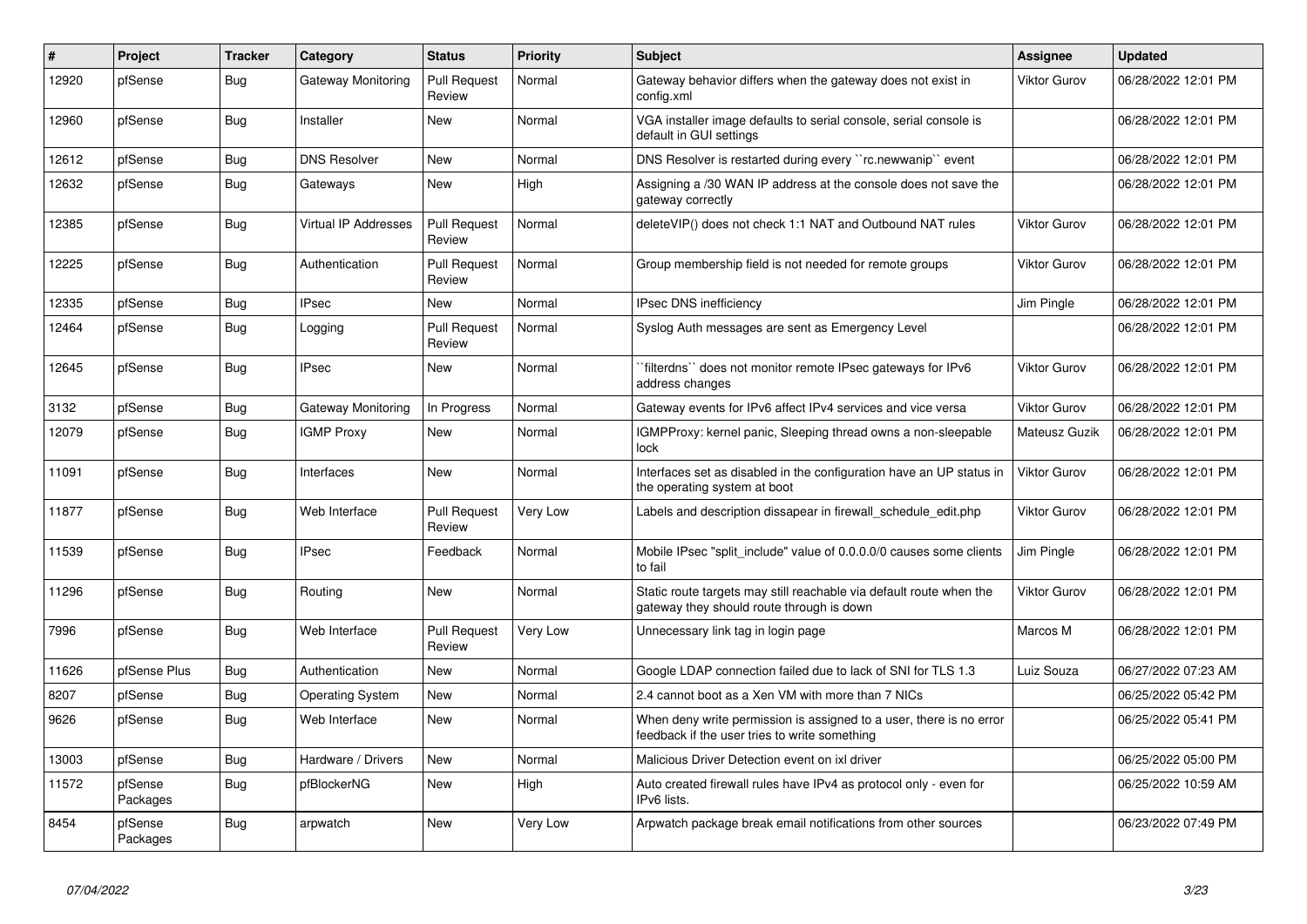| #     | Project             | Tracker    | Category                        | <b>Status</b> | <b>Priority</b> | Subject                                                                                                  | <b>Assignee</b> | <b>Updated</b>      |
|-------|---------------------|------------|---------------------------------|---------------|-----------------|----------------------------------------------------------------------------------------------------------|-----------------|---------------------|
| 10352 | pfSense             | Bug        | Authentication                  | New           | Very Low        | RADIUS authentication fails with MSCHAPv1 or MSCHAPv2 when<br>passwords contain international characters |                 | 06/20/2022 04:04 PM |
| 13288 | pfSense             | Bug        | Configuration<br>Backend        | <b>New</b>    | Normal          | Encode FreeRADIUS Custom Options                                                                         |                 | 06/20/2022 10:36 AM |
| 5413  | pfSense             | <b>Bug</b> | <b>DNS Resolver</b>             | Confirmed     | High            | Incorrect Handling of Unbound Resolver [service restarts, cache<br>loss, DNS service interruption]       |                 | 06/19/2022 11:11 PM |
| 12982 | pfSense<br>Packages | Bug        | FreeRADIUS                      | New           | Normal          | FreeRadius RadReply table entries missing from pf                                                        |                 | 06/19/2022 05:38 PM |
| 13280 | pfSense             | <b>Bug</b> | Unknown                         | New           | Normal          | Entries duplicated in /boot/loader.conf                                                                  |                 | 06/19/2022 11:11 AM |
| 9296  | pfSense             | Bug        | Aliases / Tables                | Confirmed     | Low             | Alias content is sometimes incomplete when mixing FQDN and IP<br>address                                 | Reid Linnemann  | 06/18/2022 03:12 PM |
| 13279 | pfSense             | Bug        | Interfaces                      | <b>New</b>    | Normal          | DHCP config override affects Gateway installation.                                                       |                 | 06/17/2022 07:25 AM |
| 13167 | pfSense             | <b>Bug</b> | Dynamic DNS                     | New           | Normal          | phpDynDNS: DigitalOcean ddns update fails (bad request, invalid<br>character '-' in request_id)          |                 | 06/16/2022 09:30 PM |
| 13277 | pfSense             | Bug        | <b>IGMP Proxy</b>               | New           | Normal          | IGMP Proxy webConfigurator Page Always Produces Error                                                    |                 | 06/16/2022 07:50 PM |
| 13276 | pfSense             | <b>Bug</b> | <b>IGMP Proxy</b>               | New           | Normal          | IGMP Proxy Error Message for Logging Links to System Log<br>Instead of Routing Log                       |                 | 06/16/2022 07:48 PM |
| 13273 | pfSense             | <b>Bug</b> | DHCP (IPv4)                     | New           | Normal          | dhclient can use conflicting recorded leases                                                             |                 | 06/14/2022 11:07 AM |
| 13180 | pfSense<br>Packages | <b>Bug</b> | pfBlockerNG                     | New           | High            | High CPU Utilization with pfb_filter <sup>[]</sup> since PfBlockerNG update to<br>devel 3.1.0_4          |                 | 06/14/2022 08:00 AM |
| 13267 | pfSense             | Bug        | OpenVPN                         | <b>New</b>    | Normal          | dpinger continues to run on OpenVPN gateway after OpenVPN<br>service is stopped.                         |                 | 06/12/2022 02:49 PM |
| 13074 | pfSense Plus        | Bug        | Cryptographic<br>Modules        | New           | Normal          | AES-GCM with SafeXcel on Netgate 2100 causes MBUF overload                                               |                 | 06/12/2022 11:14 AM |
| 13252 | pfSense             | Bug        | Upgrade                         | New           | Normal          | reduce frequency of php-fpm socket connection attempts from<br>check reload status                       |                 | 06/12/2022 11:11 AM |
| 13206 | pfSense Plus        | Bug        | Hardware / Drivers              | New           | Normal          | SG-3100 LED GPIO hangs                                                                                   |                 | 06/11/2022 07:01 PM |
| 13263 | pfSense             | <b>Bug</b> | DHCP (IPv4)                     | New           | Low             | Deleting a static DHCP entry when the related IP is not in the arp<br>table spams the log                |                 | 06/10/2022 11:18 AM |
| 13088 | pfSense             | <b>Bug</b> | OpenVPN                         | New           | Normal          | OpenVPN Client Overrides: properly hide/show form fields                                                 | Jim Pingle      | 06/08/2022 09:15 AM |
| 10436 | pfSense<br>Packages | Bug        | softflowd                       | New           | Normal          | softflowd no longer sends flow data after upgrade (v0.9.9_1 -><br>v1.0.0                                 |                 | 06/07/2022 12:25 AM |
| 12878 | pfSense             | <b>Bug</b> | <b>Traffic Shaper</b><br>(ALTQ) | Incomplete    | Normal          | Traffic shaping by interface, route queue bandwidth inbound, out by<br>a large factor.                   |                 | 06/06/2022 07:03 AM |
| 13249 | pfSense             | Bug        | Console Menu                    | New           | Normal          | Running playback comands multiple times results in PHP error                                             |                 | 06/06/2022 07:02 AM |
| 13247 | pfSense<br>Packages | <b>Bug</b> | open-vm-tools                   | New           | Low             | Open-VM-Tools service actions do not work                                                                |                 | 06/05/2022 07:09 PM |
| 12974 | pfSense Plus        | <b>Bug</b> | Installer                       | New           | Normal          | Typing anything into 1100/2100 recovery installer causes process<br>to stop                              |                 | 06/05/2022 04:10 PM |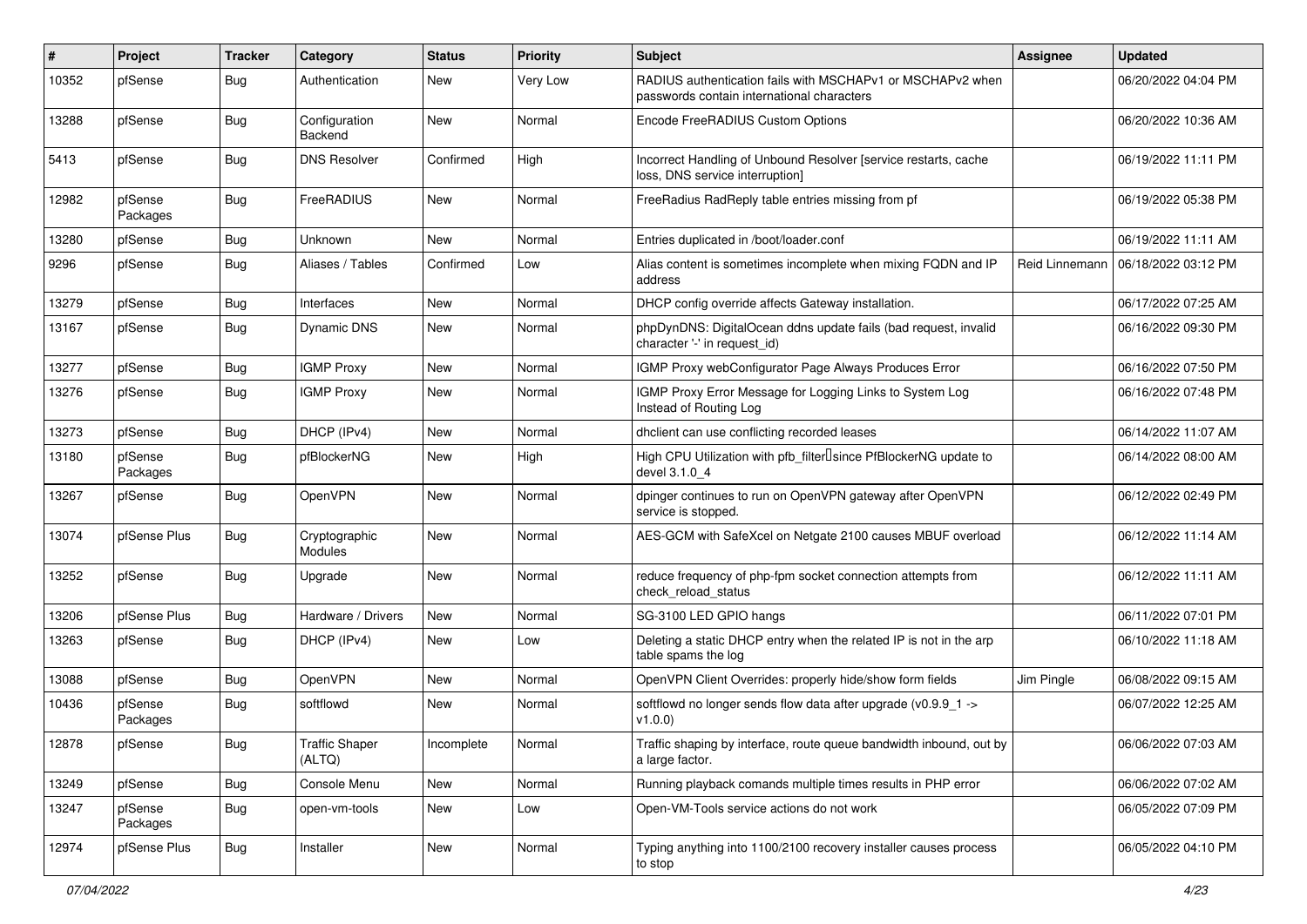| $\vert$ # | Project             | <b>Tracker</b> | Category                            | <b>Status</b>                 | Priority       | <b>Subject</b>                                                                                                                      | <b>Assignee</b>       | <b>Updated</b>      |
|-----------|---------------------|----------------|-------------------------------------|-------------------------------|----------------|-------------------------------------------------------------------------------------------------------------------------------------|-----------------------|---------------------|
| 12095     | pfSense             | <b>Bug</b>     | Authentication                      | New                           | Normal         | Memory leak in pcscd                                                                                                                |                       | 06/01/2022 01:01 PM |
| 13237     | pfSense             | Bug            | DHCP (IPv6)                         | <b>New</b>                    | Normal         | dhcp6c script cannot be executed safely                                                                                             |                       | 06/01/2022 11:20 AM |
| 13215     | pfSense             | Bug            | Captive Portal                      | Assigned                      | Normal         | Allowed MAC/IP/Hostname traffic counts for authorized users                                                                         | Reid Linnemann        | 05/31/2022 05:31 PM |
| 13233     | pfSense Plus        | Bug            | OpenVPN                             | Feedback                      | Normal         | OpenVPN DCO connection fails with Auth Digest Algorithm set to<br><b>SHA512</b>                                                     |                       | 05/31/2022 03:39 PM |
| 13226     | pfSense             | Bug            | Captive Portal                      | Confirmed                     | Normal         | Captive Portal doesn't disconnect established OpenVPN link                                                                          | Reid Linnemann        | 05/30/2022 10:38 AM |
| 12877     | pfSense             | <b>Bug</b>     | Dynamic DNS                         | Feedback                      | Normal         | Cloudflare DynDNS fails to update more than two addresses                                                                           |                       | 05/29/2022 06:56 PM |
| 12875     | pfSense             | <b>Bug</b>     | Package System                      | New                           | Normal         | Import zabbix-agent6 and zabbix-proxy6 from FreeBSD Ports                                                                           |                       | 05/28/2022 06:50 PM |
| 13224     | pfSense             | <b>Bug</b>     | Notifications                       | New                           | Normal         | Email notification flood when UPS (NUT) and WAN send<br>notifications                                                               |                       | 05/27/2022 01:58 AM |
| 13222     | pfSense             | Bug            | UPnP/NAT-PMP                        | New                           | Normal         | CARP IP does not listen for NAT-PMP packets                                                                                         |                       | 05/26/2022 02:28 PM |
| 13217     | pfSense             | <b>Bug</b>     | DHCP (IPv4)                         | <b>New</b>                    | Normal         | dhclient using default pid file location which does not exist                                                                       | Viktor Gurov          | 05/26/2022 08:09 AM |
| 13214     | pfSense<br>Packages | <b>Bug</b>     | node_exporter                       | <b>Pull Request</b><br>Review | Normal-package | AttributeError: 'NoneType' object has no attribute 'text'                                                                           | lan Grindley          | 05/25/2022 08:20 AM |
| 13209     | pfSense<br>Packages | <b>Bug</b>     | pfBlockerNG                         | <b>New</b>                    | Low            | Parsing Filter log by pfBlockerNG creates IP Block log with<br>Source/Destination mixed up or wrong Direcion                        | <b>Viktor Gurov</b>   | 05/25/2022 03:50 AM |
| 12796     | pfSense             | Bug            | Upgrade                             | Confirmed                     | Normal         | 2.5.2 -> 2.6.0 upgrade segfaults if certain packages are installed.                                                                 |                       | 05/24/2022 07:43 AM |
| 13202     | pfSense<br>Packages | Bug            | pfBlockerNG                         | New                           | Normal         | Missing Protocols on IP Feed Groups Advanced Inbound/Outbound<br>Firewall Rule settings                                             |                       | 05/23/2022 08:58 AM |
| 13194     | pfSense<br>Packages | <b>Bug</b>     | pfBlockerNG                         | New                           | Normal         | Remove dead Malc0de feed                                                                                                            |                       | 05/23/2022 05:16 AM |
| 4451      | pfSense             | <b>Bug</b>     | DHCP (IPv4)                         | <b>New</b>                    | Low            | Status DHCP Leases shows double entries for static entries without<br>IP address                                                    | Phillip Davis         | 05/21/2022 04:55 PM |
| 9123      | pfSense             | <b>Bug</b>     | Interfaces                          | Feedback                      | Very High      | Adding/configuring vlan on ixl-devices causes aq_add_macvlan err<br>-53, aq_error 14                                                | Luiz Souza            | 05/16/2022 07:57 AM |
| 9295      | pfSense             | Bug            | <b>PPPoE Server</b>                 | New                           | Very High      | IPv6 PD does not work with PPPOE (Server & Client)                                                                                  |                       | 05/15/2022 10:53 AM |
| 13115     | pfSense<br>Packages | Bug            | WireGuard                           | Feedback                      | Normal         | Wire Guard panic due to KBI changes in $\sqrt{u}$ udp tun func t() $\sqrt{u}$                                                       | Christian<br>McDonald | 05/15/2022 10:47 AM |
| 13158     | pfSense             | Bug            | Web Interface                       | <b>New</b>                    | Normal         | Input validation error when applying limiter changes                                                                                |                       | 05/14/2022 05:32 PM |
| 9024      | pfSense             | <b>Bug</b>     | <b>Traffic Shaper</b><br>(Limiters) | Feedback                      | Normal         | Ping packet loss under load when using limiters                                                                                     |                       | 05/12/2022 11:55 AM |
| 13144     | pfSense             | Bug            | Rules / NAT                         | <b>New</b>                    | Very Low       | Firewall rule entries can get out of sync when entries are deleted<br>while other administrators are editing entries simultaneously |                       | 05/10/2022 07:26 AM |
| 13141     | pfSense<br>Packages | Bug            | squidguard                          | New                           | Normal         | wrong page squidguard block                                                                                                         |                       | 05/09/2022 05:33 PM |
| 13053     | pfSense<br>Packages | <b>Bug</b>     | <b>ACME</b>                         | <b>New</b>                    | Normal         | LoopiaAPI error handling                                                                                                            |                       | 05/05/2022 10:58 AM |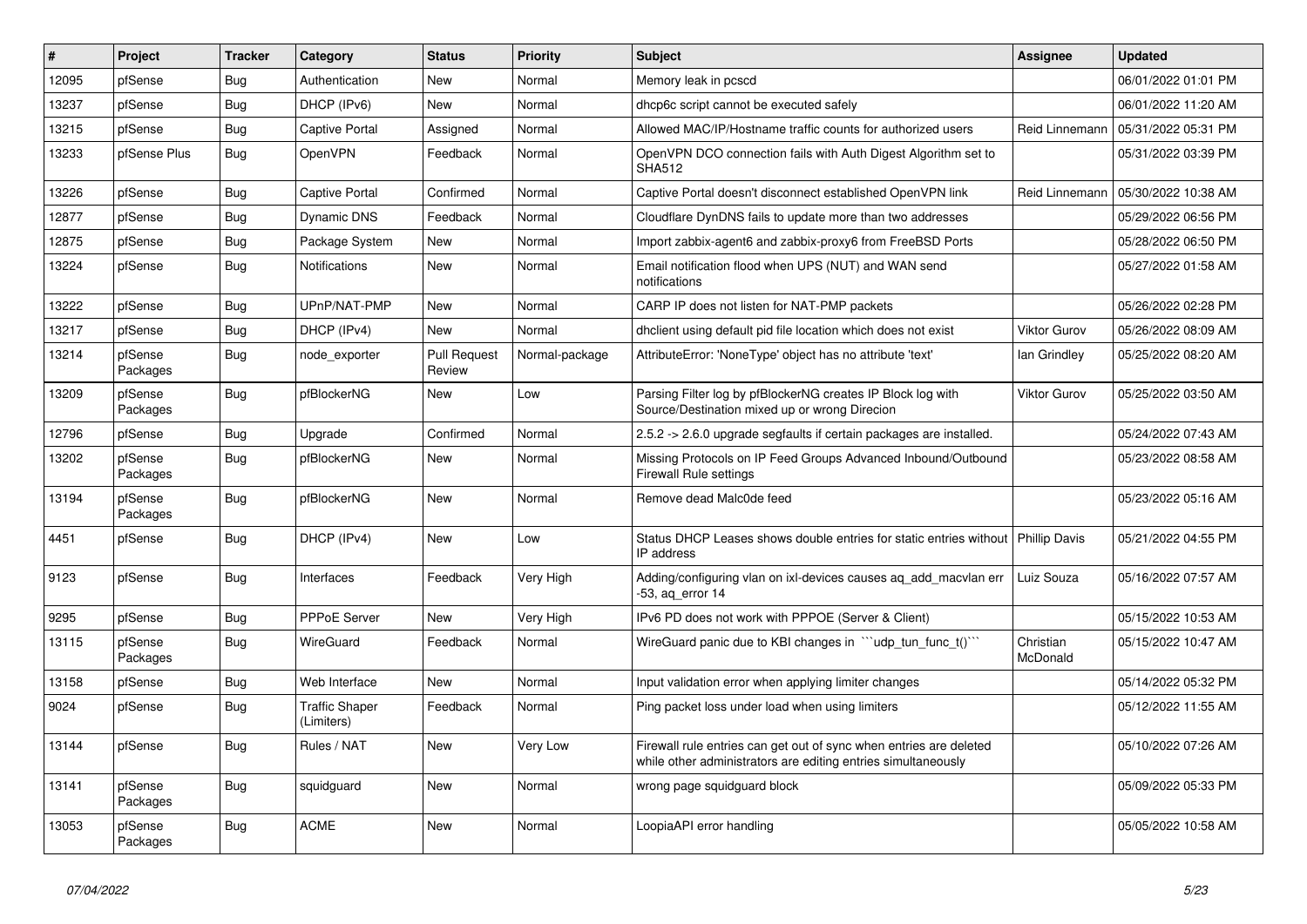| $\vert$ # | Project             | <b>Tracker</b> | Category            | <b>Status</b> | <b>Priority</b> | <b>Subject</b>                                                                                                                          | <b>Assignee</b>     | <b>Updated</b>      |
|-----------|---------------------|----------------|---------------------|---------------|-----------------|-----------------------------------------------------------------------------------------------------------------------------------------|---------------------|---------------------|
| 13128     | pfSense<br>Packages | Bug            | Zabbix              | New           | Normal          | Zabbix Agent 6: HA Server Setup                                                                                                         |                     | 05/05/2022 01:55 AM |
| 13114     | pfSense<br>Packages | Bug            | <b>BIND</b>         | Feedback      | Normal          | BIND calls rndc in rc stop when named is not running                                                                                    | <b>Stuart Wyatt</b> | 05/04/2022 12:41 PM |
| 13110     | pfSense             | Bug            | CARP                | <b>New</b>    | Very Low        | changing CARP VIP address does not update outbound NAT<br>interface IP                                                                  |                     | 05/03/2022 02:52 PM |
| 1819      | pfSense             | <b>Bug</b>     | <b>DNS Resolver</b> | <b>New</b>    | Normal          | DNS Resolver Not Registering DHCP Server Specified Domain<br>Name                                                                       | Luiz Souza          | 04/28/2022 01:53 PM |
| 13098     | pfSense<br>Packages | Bug            | haproxy             | Feedback      | Low             | HAProxy Virtual IP broken link under Frontend setup                                                                                     |                     | 04/27/2022 08:35 AM |
| 11693     | pfSense<br>Packages | Bug            | <b>FRR</b>          | Feedback      | Normal          | IPv6 static routing fails                                                                                                               | <b>Viktor Gurov</b> | 04/26/2022 08:50 AM |
| 4500      | pfSense             | <b>Bug</b>     | UPnP/NAT-PMP        | Confirmed     | Normal          | Some miniupnp port mappings are not displayed in the Status page                                                                        |                     | 04/25/2022 12:49 PM |
| 13095     | pfSense<br>Packages | <b>Bug</b>     | Snort               | Feedback      | Normal          | Snort VRT change in Shared Object Rules path name results in<br>failure to extract and update Snort Shared Object Rules when<br>enabled | <b>Bill Meeks</b>   | 04/25/2022 12:22 PM |
| 13090     | pfSense             | Bug            | <b>OpenVPN</b>      | <b>New</b>    | Normal          | OpenVPN: do not use legacy deprecated netbios settings                                                                                  | Jim Pingle          | 04/22/2022 11:19 AM |
| 13089     | pfSense             | <b>Bug</b>     | <b>OpenVPN</b>      | <b>New</b>    | Normal          | OpenVPN: fix some netbios options were preserved even if teh<br>Netbios option was unchecked                                            | Jim Pingle          | 04/22/2022 11:06 AM |
| 13087     | pfSense             | Bug            | OpenVPN             | New           | Normal          | OpenVPN Server: hide WINS servers list when netbios option is<br>unchecked while WINS servers is checked                                |                     | 04/22/2022 10:29 AM |
| 10450     | pfSense<br>Packages | Bug            | Squid               | Feedback      | Normal          | Squid reverse proxy switching peers                                                                                                     | <b>Viktor Gurov</b> | 04/22/2022 02:21 AM |
| 10572     | pfSense<br>Packages | <b>Bug</b>     | Squid               | Feedback      | Normal          | STARTTLS option is ignored                                                                                                              | <b>Viktor Gurov</b> | 04/22/2022 02:20 AM |
| 12073     | pfSense<br>Packages | <b>Bug</b>     | <b>NET-SNMP</b>     | Feedback      | Normal          | netsnmptrapd.conf syntax is wrong                                                                                                       |                     | 04/21/2022 12:40 PM |
| 12330     | pfSense<br>Packages | <b>Bug</b>     | pfBlockerNG         | Feedback      | Normal          | pfBlockerNG devel creating invalid NAT rules on boot                                                                                    |                     | 04/21/2022 12:40 PM |
| 12114     | pfSense<br>Packages | <b>Bug</b>     | syslog-ng           | Feedback      | Normal          | syslog-ng only binds to the last specified interface                                                                                    |                     | 04/21/2022 12:40 PM |
| 10445     | pfSense<br>Packages | <b>Bug</b>     | <b>BIND</b>         | Feedback      | Normal          | BIND crashed when added RPZ. rpz is not a master or slave zone.                                                                         |                     | 04/21/2022 12:40 PM |
| 10936     | pfSense<br>Packages | <b>Bug</b>     | haproxy             | Feedback      | Normal          | both haproxy/haproxy-devel non-existent option lb-agent-chk                                                                             |                     | 04/21/2022 12:40 PM |
| 10692     | pfSense<br>Packages | <b>Bug</b>     | <b>PIMD</b>         | Feedback      | Normal          | PIMD starts twice at boot                                                                                                               |                     | 04/21/2022 12:40 PM |
| 11185     | pfSense<br>Packages | Bug            | ntop                | Feedback      | Normal          | Redis service stopping before NtopNg                                                                                                    |                     | 04/21/2022 12:40 PM |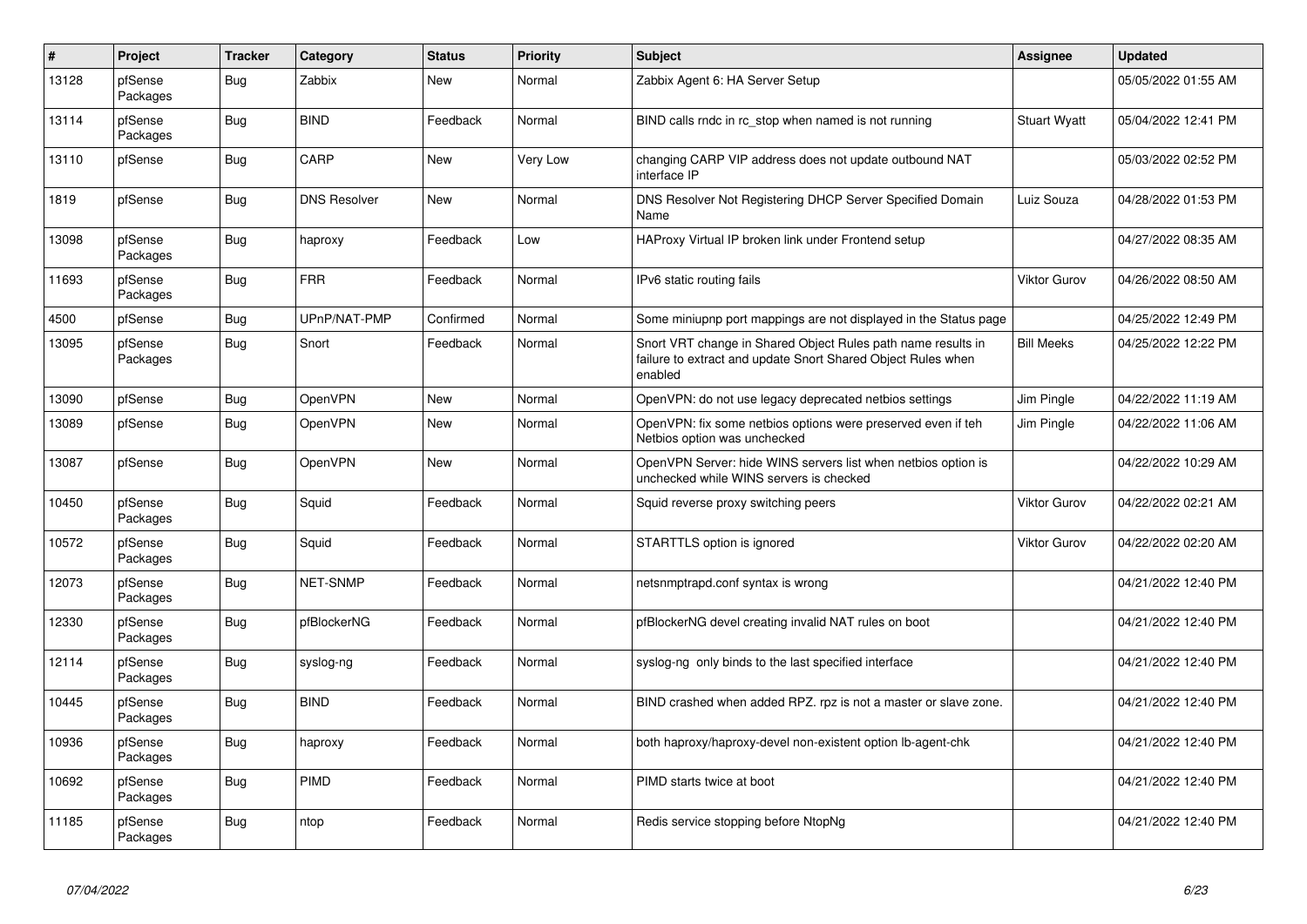| $\pmb{\#}$ | Project             | <b>Tracker</b> | Category                     | <b>Status</b> | <b>Priority</b> | <b>Subject</b>                                                                                              | Assignee | <b>Updated</b>      |
|------------|---------------------|----------------|------------------------------|---------------|-----------------|-------------------------------------------------------------------------------------------------------------|----------|---------------------|
| 11434      | pfSense<br>Packages | Bug            | squidguard                   | Feedback      | Normal          | SquidGuard over 1.16.18 11                                                                                  |          | 04/21/2022 12:40 PM |
| 10393      | pfSense<br>Packages | Bug            | syslog-ng                    | Feedback      | Normal          | Syslog-ng TLS support is broken                                                                             |          | 04/21/2022 12:40 PM |
| 10330      | pfSense<br>Packages | Bug            | <b>BIND</b>                  | Feedback      | Normal          | BIND zone configuration displays wrong DS resource record with<br>inline DNSSEC signing enabled             |          | 04/21/2022 12:40 PM |
| 7039       | pfSense<br>Packages | Bug            | haproxy                      | Feedback      | Normal          | HAProxy backend configuration does not handle intermediate CAs<br>properly                                  |          | 04/21/2022 12:40 PM |
| 7797       | pfSense<br>Packages | Bug            | Squid                        | Feedback      | Normal          | Squid Reverse Proxy alternating between destinations                                                        |          | 04/21/2022 12:40 PM |
| 10530      | pfSense             | <b>Bug</b>     | Upgrade                      | New           | Normal          | Convert config version to be based on product version                                                       |          | 04/21/2022 12:39 PM |
| 10544      | pfSense             | Bug            | User Manager /<br>Privileges | New           | Normal          | It's not possible to add a user to group operator using the gui                                             |          | 04/21/2022 12:39 PM |
| 11970      | pfSense<br>Packages | Bug            | Coreboot                     | New           | Normal          | Netgate Firmware Upgrade Doesn't Work on XG-2758                                                            |          | 04/21/2022 12:39 PM |
| 10690      | pfSense             | Bug            | Installer                    | New           | Low             | Not possible to make UFS install on ZFS formatted drive                                                     |          | 04/21/2022 12:39 PM |
| 11398      | pfSense<br>Packages | Bug            | pfBlockerNG                  | New           | Normal          | pfBlocker upgrade hangs forever                                                                             |          | 04/21/2022 12:39 PM |
| 9384       | pfSense             | Bug            | Interfaces                   | Confirmed     | Normal          | devd putting "\$" before variable contents when using single quotes                                         |          | 04/21/2022 12:39 PM |
| 9136       | pfSense             | Bug            | DHCP (IPv6)                  | New           | High            | IPv6 Tracking Interfaces Lose IPv6 Address in Certain Cases                                                 |          | 04/21/2022 12:39 PM |
| 10502      | pfSense<br>Packages | Bug            | lldpd                        | In Progress   | Normal          | LLDP spamming errors on Netgate XG-7100                                                                     |          | 04/21/2022 12:39 PM |
| 8264       | pfSense<br>Packages | Bug            | FreeRADIUS                   | New           | Normal          | Radiusd restart on WAN change results in freeradius not running<br>(and possible solution)                  |          | 04/21/2022 12:39 PM |
| 8313       | pfSense             | <b>Bug</b>     | Notifications                | New           | Normal          | STARTTLS auto detection not working                                                                         |          | 04/21/2022 12:39 PM |
| 10513      | pfSense             | Bug            | Rules / NAT                  | New           | Normal          | State issues with policy routing and HA failover                                                            |          | 04/21/2022 12:39 PM |
| 5786       | pfSense             | Bug            | Web Interface                | New           | Normal          | Check WebConfigurator port for conflicts                                                                    |          | 04/21/2022 12:39 PM |
| 6823       | pfSense             | Bug            | Interfaces                   | New           | Normal          | No connectivity after changing link state to UP                                                             |          | 04/21/2022 12:39 PM |
| 7138       | pfSense             | Bug            | DHCP (IPv6)                  | Assigned      | Normal          | Pfsense wide dhcpv6 client doesn't recognise ifid statement                                                 |          | 04/21/2022 12:39 PM |
| 6186       | pfSense             | Bug            | Services                     | New           | Normal          | race conditions in service startup                                                                          |          | 04/21/2022 12:39 PM |
| 4154       | pfSense             | Bug            | User Manager /<br>Privileges | Confirmed     | Normal          | RADIUS authentication not working over IPv6                                                                 |          | 04/21/2022 12:39 PM |
| 10426      | pfSense<br>Packages | Bug            | Filer                        | Feedback      | Normal          | Filer must validate that File name is uniq                                                                  |          | 04/20/2022 11:02 AM |
| 13073      | pfSense<br>Packages | Bug            | Squid                        | New           | Normal          | ClamAV - clamd dies with high CPU load and thus the C-ICAP of<br>squid-reverse proxy causes http:500 errors |          | 04/19/2022 05:38 AM |
| 13068      | pfSense             | <b>Bug</b>     | Aliases / Tables             | New           | Normal          | Error loading rules when URL Table IPs content is empty                                                     |          | 04/17/2022 09:07 PM |
| 13067      | pfSense             | <b>Bug</b>     | FilterDNS                    | New           | Normal          | filterdns resolve interval is twice the intended value                                                      |          | 04/17/2022 07:45 PM |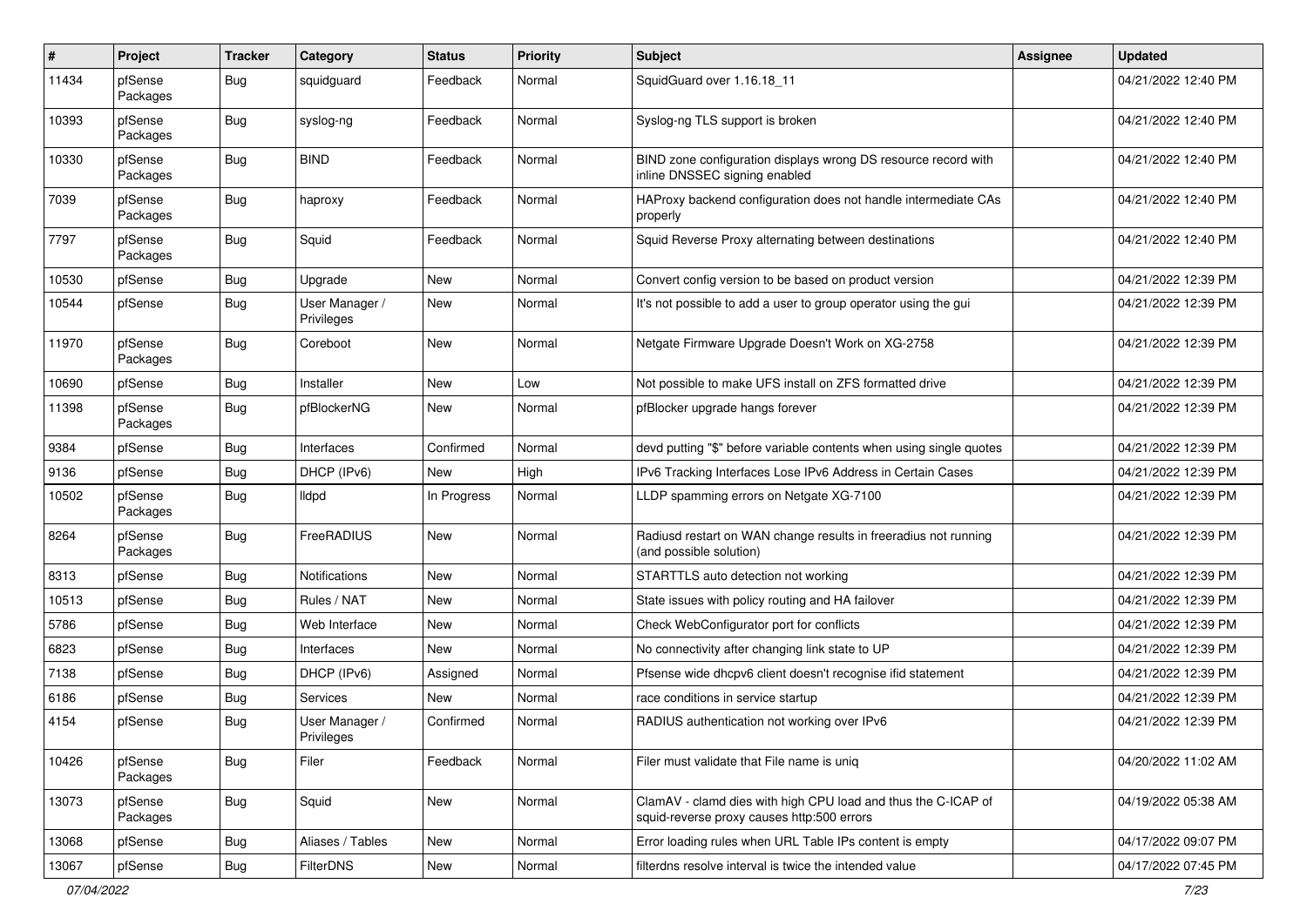| $\sharp$ | Project             | <b>Tracker</b> | Category                        | <b>Status</b>          | <b>Priority</b> | <b>Subject</b>                                                                                                                      | <b>Assignee</b>       | <b>Updated</b>      |
|----------|---------------------|----------------|---------------------------------|------------------------|-----------------|-------------------------------------------------------------------------------------------------------------------------------------|-----------------------|---------------------|
| 12338    | pfSense<br>Packages | Bug            | <b>RRD Summary</b>              | New                    | Normal          | RRD Summary does not report data on 3100                                                                                            |                       | 04/15/2022 02:54 PM |
| 13051    | pfSense             | Bug            | <b>Traffic Shaper</b><br>(ALTQ) | New                    | Normal          | Firewall traffic shaper by interface selection unknow                                                                               |                       | 04/12/2022 07:03 AM |
| 12916    | pfSense<br>Packages | <b>Bug</b>     | pfBlockerNG                     | <b>New</b>             | Normal          | pfBlockerNG-devel cron job does not trigger xmlrpc sync                                                                             | <b>Viktor Gurov</b>   | 04/11/2022 12:55 PM |
| 13046    | pfSense             | Bug            | Rules / NAT                     | <b>New</b>             | Normal          | Floating rule applied to IPv6 interface with a SLAAC DHCPv6<br>gateway reports error on boot                                        |                       | 04/11/2022 09:50 AM |
| 13045    | pfSense<br>Packages | <b>Bug</b>     | WireGuard                       | New                    | Normal          | Firewall floating rules ignore WireGuard traffic                                                                                    |                       | 04/11/2022 09:40 AM |
| 13043    | pfSense<br>Packages | <b>Bug</b>     | WireGuard                       | <b>New</b>             | Normal          | OSPF over Wireguard interface doesn't populate neighbors after<br>reboot                                                            |                       | 04/11/2022 09:22 AM |
| 12924    | pfSense<br>Packages | Bug            | WireGuard                       | New                    | Normal          | DNS Resolver WireGuard ACL Inconsistency                                                                                            | Christian<br>McDonald | 04/10/2022 10:36 AM |
| 12950    | pfSense             | Bug            | Routing                         | <b>New</b>             | Normal          | OpenVPN as default gateway does not get set at boot time                                                                            |                       | 04/09/2022 05:46 PM |
| 13022    | pfSense<br>Packages | Bug            | haproxy                         | Feedback               | Normal          | HAProxy - Sub Frontends ignore Client verification CA certificates                                                                  |                       | 04/06/2022 12:55 PM |
| 13034    | pfSense<br>Packages | Bug            | Zabbix                          | Feedback               | Normal          | Zabbix6 Agent and Proxy fail to set the PSK from the web GUI in its<br>conf files                                                   | <b>Viktor Gurov</b>   | 04/06/2022 11:59 AM |
| 12956    | pfSense<br>Packages | <b>Bug</b>     | Suricata                        | Confirmed              | Normal          | suricata fails to use pcre in SID management (e.g. dropsid.conf)                                                                    |                       | 04/05/2022 12:52 PM |
| 11343    | pfSense<br>Packages | <b>Bug</b>     | <b>BIND</b>                     | Feedback               | Low             | Invalid link to pfSense-pkg-bind changelog                                                                                          | <b>Viktor Gurov</b>   | 04/05/2022 08:12 AM |
| 10900    | pfSense<br>Packages | <b>Bug</b>     | Backup                          | Feedback               | Normal          | /packages/backup/backup.php?a=download&t=backup HTTP<br>504, or Sends PHP Error Message as ASCII/Text file Named<br>pfsense.bak.tgz |                       | 04/05/2022 01:51 AM |
| 12774    | pfSense             | Bug            | Backup / Restore                | New                    | Normal          | Picture widget image is not saved in backup                                                                                         |                       | 04/04/2022 04:48 AM |
| 13018    | pfSense<br>Packages | <b>Bug</b>     | pfBlockerNG                     | New                    | Normal          | TLD and DNSBL Safesearch DOH conflict disables TLD block<br>when conflicting DOH FQDN is deselected or whitelisted                  |                       | 04/01/2022 05:59 PM |
| 13000    | pfSense             | Bug            | <b>IPsec</b>                    | New                    | Low             | IPsec AES-GCM encryption algorithm "Key Length" field should be<br>labeled "ICV Length"                                             |                       | 03/30/2022 07:40 AM |
| 12922    | pfSense             | Bug            | DHCP (IPv4)                     | New                    | Normal          | Classless static routes received on DHCP WAN can override<br>chosen default gateway                                                 |                       | 03/28/2022 10:08 AM |
| 12706    | pfSense<br>Packages | <b>Bug</b>     | pfBlockerNG                     | Feedback               | Normal          | pfBlockerNG and unbound does not work after switching /var to<br>RAM disk                                                           | <b>Viktor Gurov</b>   | 03/24/2022 10:47 AM |
| 12979    | pfSense<br>Packages | <b>Bug</b>     | Snort                           | Pull Request<br>Review | High            | Snort Rules Update Process Using Deprecated FreeBSD<br>Subdirectory Name                                                            | <b>Bill Meeks</b>     | 03/24/2022 09:02 AM |
| 12927    | pfSense             | Bug            | OpenVPN                         | New                    | Normal          | OpenVPN with OCSP enabled allows connections with revoked<br>certificates                                                           |                       | 03/24/2022 08:22 AM |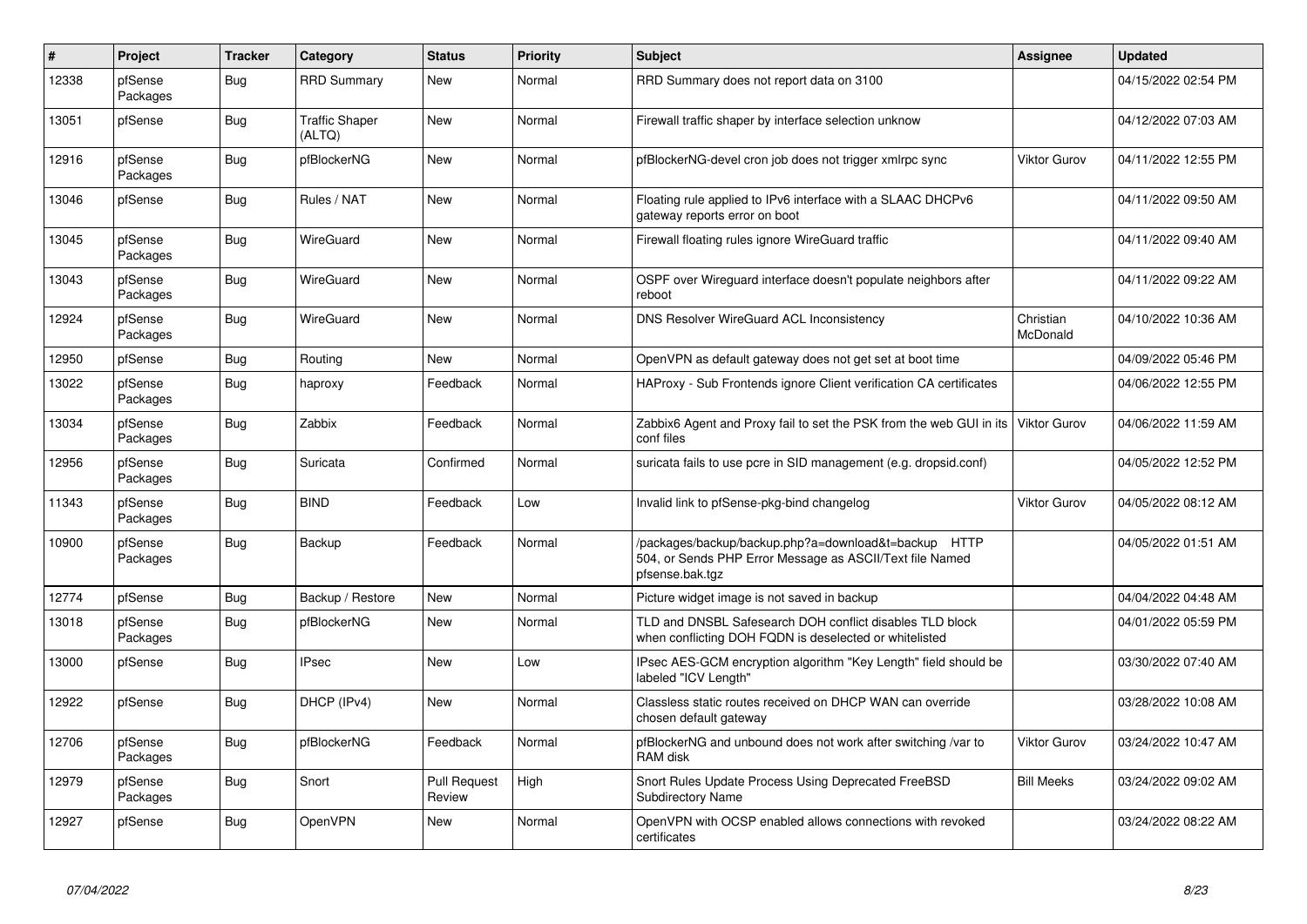| $\pmb{\#}$ | Project             | <b>Tracker</b> | Category                                 | <b>Status</b>                 | <b>Priority</b> | Subject                                                                                                                                                                 | <b>Assignee</b>     | <b>Updated</b>      |
|------------|---------------------|----------------|------------------------------------------|-------------------------------|-----------------|-------------------------------------------------------------------------------------------------------------------------------------------------------------------------|---------------------|---------------------|
| 12951      | pfSense<br>Packages | Bug            | <b>FRR</b>                               | Feedback                      | Normal          | FRR cannot remove IPv6 routes                                                                                                                                           |                     | 03/22/2022 09:24 PM |
| 12965      | pfSense<br>Packages | Bug            | <b>FRR</b>                               | <b>Pull Request</b><br>Review | Normal          | FRR BFD peer configuration is handled incorrectly in some cases                                                                                                         | Viktor Gurov        | 03/22/2022 08:04 AM |
| 12829      | pfSense             | <b>Bug</b>     | <b>Traffic Shaper</b><br>(Limiters)      | Feedback                      | Normal          | Dummynet kernel module fails to load after upgrade.                                                                                                                     |                     | 03/17/2022 09:26 AM |
| 12938      | pfSense             | Bug            | IPv6 Router<br>Advertisements<br>(RADVD) | New                           | Normal          | MaxRtrAdvInterval would allow stale DNS servers to be deleted<br>faster                                                                                                 |                     | 03/12/2022 09:37 AM |
| 12623      | pfSense<br>Packages | Bug            | <b>ACME</b>                              | <b>New</b>                    | Normal          | acme.sh package   DNS-ISPConfig settings                                                                                                                                | <b>Viktor Gurov</b> | 03/10/2022 03:42 PM |
| 12926      | pfSense             | Bug            | Interfaces                               | Feedback                      | Normal          | Changing LAGG type on CARP interfaces makes VIPs go to an<br>"init" State                                                                                               |                     | 03/10/2022 10:52 AM |
| 12869      | pfSense<br>Packages | Bug            | <b>BIND</b>                              | Feedback                      | Normal          | Bind DNS Package AAAA filtering Broken on new ZFS Installs                                                                                                              | <b>Viktor Gurov</b> | 03/09/2022 12:38 PM |
| 12907      | pfSense<br>Packages | Bug            | PIMD                                     | Feedback                      | Normal          | PIMD: Nonexistent interfaces should be hidden/disabled in<br>pimd.conf before bringing up the service                                                                   |                     | 03/07/2022 03:51 PM |
| 12670      | pfSense<br>Packages | Bug            | <b>ACME</b>                              | New                           | Normal          | ACME package writes credentials to system log                                                                                                                           | <b>Viktor Gurov</b> | 03/07/2022 10:58 AM |
| 12905      | pfSense             | <b>Bug</b>     | Web Interface                            | New                           | Normal          | Add VLAN Re-assignment to Import Interface Mismatch Wizard                                                                                                              |                     | 03/07/2022 08:05 AM |
| 11530      | pfSense<br>Packages | <b>Bug</b>     | ntop                                     | Feedback                      | Low             | ntopng 4.2 needs to be updated to 4.3, Bug when accessing a host<br>for details                                                                                         |                     | 03/05/2022 08:35 PM |
| 12899      | pfSense<br>Packages | Bug            | Suricata                                 | New                           | Normal          | Suricata doesn't honor Pass List                                                                                                                                        |                     | 03/04/2022 01:22 PM |
| 12894      | pfSense Plus        | Bug            | Certificates                             | New                           | Low             | duplicating freshly created certificates through refreshing                                                                                                             |                     | 03/03/2022 02:35 PM |
| 12888      | pfSense             | Bug            | Rules / NAT                              | New                           | Normal          | pfSense sends un-NATed packets during OpenVPN startup                                                                                                                   |                     | 03/01/2022 03:13 PM |
| 12742      | pfSense<br>Packages | <b>Bug</b>     | FreeRADIUS                               | Feedback                      | Normal          | freeRADIUS virtual-server-default: modules dailycounter,<br>monthlycounter, noresetcounter, expire_on_login in authorize<br>section prevent virtual server from loading |                     | 03/01/2022 12:45 PM |
| 11778      | pfSense             | <b>Bug</b>     | OpenVPN                                  | <b>New</b>                    | Normal          | OpenVPN uses 100% CPU after experiencing packet loss                                                                                                                    |                     | 02/28/2022 07:38 AM |
| 12857      | pfSense             | Bug            | Gateways                                 | New                           | Normal          | Firewall gateway goes away when making changes to Bridge0<br>device                                                                                                     |                     | 02/27/2022 11:20 AM |
| 12259      | pfSense             | Bug            | <b>Operating System</b>                  | New                           | Normal          | Intel em NICs Suffering Performance Degradation on FreeBSD12                                                                                                            |                     | 02/25/2022 09:28 PM |
| 12849      | pfSense             | Bug            | <b>Operating System</b>                  | New                           | Normal          | pfsync kernel crash on reboot                                                                                                                                           | Mateusz Guzik       | 02/22/2022 02:02 PM |
| 12853      | pfSense             | <b>Bug</b>     | <b>NAT Reflection</b>                    | Feedback                      | High            | Network Address Translation - Pure NAT pfsense freeze after<br>reboot                                                                                                   |                     | 02/22/2022 08:40 AM |
| 12850      | pfSense             | <b>Bug</b>     | Routing                                  | New                           | Low             | Console error during boot: "route: route has not been found"                                                                                                            |                     | 02/22/2022 08:27 AM |
| 12845      | pfSense<br>Packages | <b>Bug</b>     | softflowd                                | New                           | Normal          | softflowd wrong vlan tag                                                                                                                                                |                     | 02/21/2022 10:40 AM |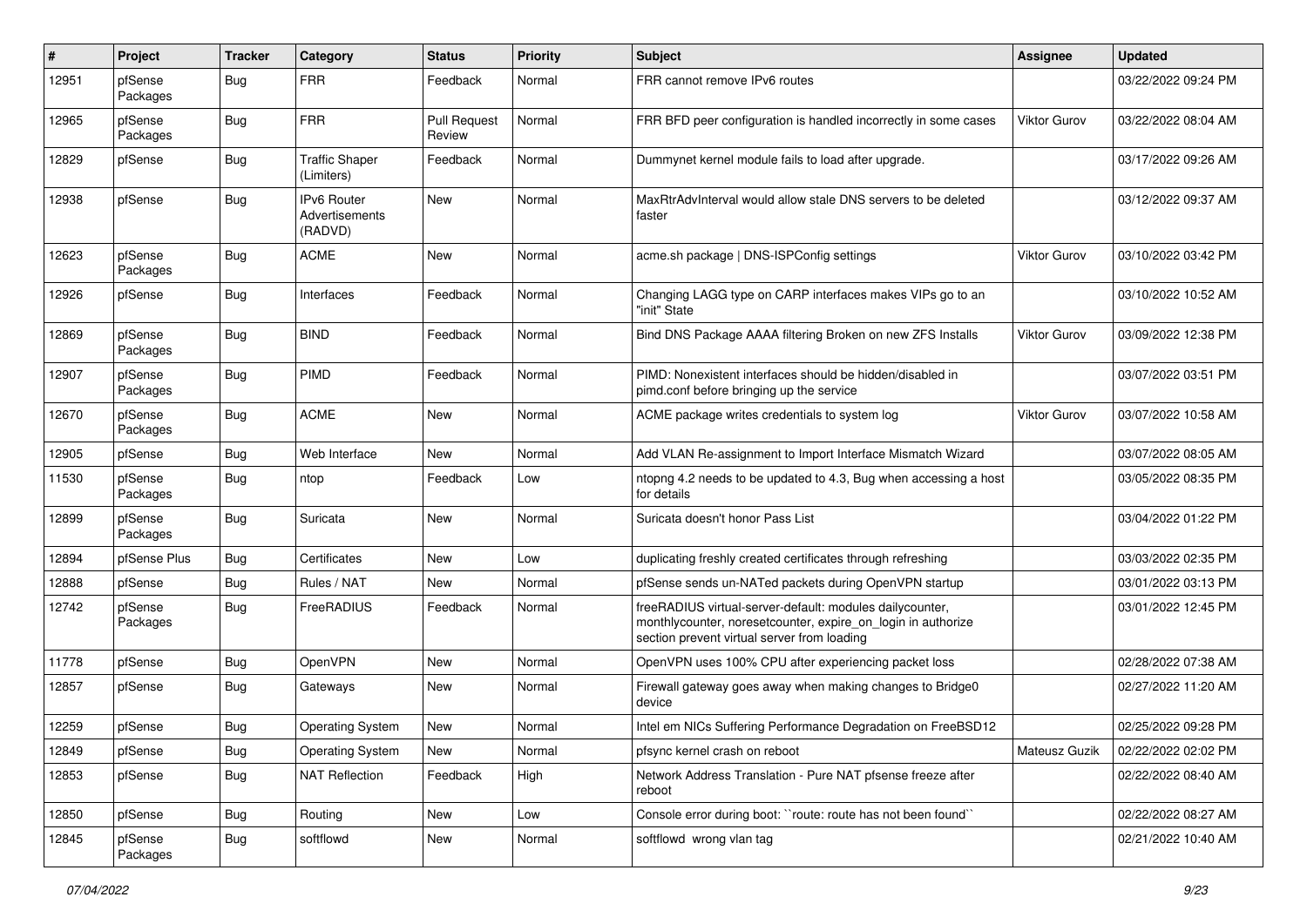| #     | Project             | <b>Tracker</b> | Category                 | <b>Status</b> | <b>Priority</b> | <b>Subject</b>                                                                                                                                         | <b>Assignee</b>       | <b>Updated</b>      |
|-------|---------------------|----------------|--------------------------|---------------|-----------------|--------------------------------------------------------------------------------------------------------------------------------------------------------|-----------------------|---------------------|
| 12828 | pfSense             | Bug            | Wireless                 | New           | Normal          | pfSense keeps crashing (Fatal trap 12: page fault while in kernel<br>mode)                                                                             |                       | 02/21/2022 07:55 AM |
| 12708 | pfSense             | Bug            | Aliases / Tables         | New           | Normal          | alias with non resolving DNS entry breaks underlying pf table                                                                                          |                       | 02/20/2022 06:13 PM |
| 12822 | pfSense<br>Packages | Bug            | pfBlockerNG              | New           | Normal          | IPv4 Source ASN format not working                                                                                                                     |                       | 02/18/2022 10:47 AM |
| 12823 | pfSense             | Bug            | DHCP (IPv6)              | New           | Normal          | Multiple DHCP6 WAN connections PPPoE interface 'defached'<br>status                                                                                    |                       | 02/18/2022 05:39 AM |
| 8882  | pfSense             | Bug            | Interfaces               | Incomplete    | Normal          | Interface assignments lost on reboot                                                                                                                   |                       | 02/17/2022 02:24 PM |
| 12475 | pfSense<br>Packages | <b>Bug</b>     | OpenVPN Client<br>Export | Feedback      | Normal          | OpenVPN Client Export does not show certificate without private<br>key                                                                                 | Jim Pingle            | 02/17/2022 08:24 AM |
| 12797 | pfSense             | Bug            | UPnP/NAT-PMP             | New           | Normal          | UPnP+STUN forms invalid outbound NAT rules using the external<br>address discovered from STUN                                                          |                       | 02/15/2022 01:01 PM |
| 12683 | pfSense<br>Packages | <b>Bug</b>     | Snort                    | Feedback      | Normal          | snort get vpns list() does not include OpenVPN CSO                                                                                                     | <b>Viktor Gurov</b>   | 02/15/2022 10:47 AM |
| 11836 | pfSense<br>Packages | Bug            | <b>FRR</b>               | Assigned      | Normal          | FRR ACCEPTFILTER unstable                                                                                                                              | <b>Viktor Gurov</b>   | 02/14/2022 07:20 AM |
| 12543 | pfSense             | Bug            | Web Interface            | Feedback      | Normal          | Deleteing a Outbound NAT rule gave me an empty rule and<br>displayed php error in UI.                                                                  |                       | 02/14/2022 04:36 AM |
| 11036 | pfSense<br>Packages | <b>Bug</b>     | haproxy                  | New           | Normal          | <b>HAproxy ACL</b>                                                                                                                                     |                       | 02/11/2022 11:27 AM |
| 8179  | pfSense             | Bug            | DHCP (IPv4)              | Feedback      | Normal          | Incorrect reverse DNS zone in DHCP server config for<br>non-octet-aligned subnet mask                                                                  | Renato Botelho        | 02/09/2022 11:17 PM |
| 12759 | pfSense Plus        | Bug            | Package System           | New           | Very Low        | Proprietary packages link to non-existant or non-public github<br>pages                                                                                |                       | 02/09/2022 10:43 AM |
| 8100  | pfSense             | Bug            | CARP                     | New           | Normal          | pfsync Initially Deletes States on Primary for Connections<br>Established through Secondary                                                            | Luiz Souza            | 02/08/2022 12:59 PM |
| 6799  | pfSense             | <b>Bug</b>     | Rules / NAT              | New           | Normal          | Using NOT (!) with interface subnet macros results unexpected<br>traffic passing when multiple subnets are included in the macro (i.e.<br>VIP subnets) |                       | 02/07/2022 02:18 PM |
| 12767 | pfSense<br>Packages | <b>Bug</b>     | Avahi                    | New           | Normal          | Package radavahi-daemon does does not exist in current<br>pfSense version and it has been removed"" message on pfSense<br>2.7 restore                  |                       | 02/07/2022 11:28 AM |
| 12762 | pfSense             | <b>Bug</b>     | <b>IPsec</b>             | New           | Normal          | IPsec keep alive check ignores Child SA Start Action                                                                                                   | Viktor Gurov          | 02/07/2022 11:21 AM |
| 12764 | pfSense             | Bug            | Gateways                 | New           | Normal          | VTI gateway status is pending after assigning the VTI interface                                                                                        |                       | 02/07/2022 05:41 AM |
| 12760 | pfSense<br>Packages | <b>Bug</b>     | WireGuard                | New           | Normal          | Link-local addresses disallowed on Wireguard interfaces                                                                                                | Christian<br>McDonald | 02/07/2022 03:50 AM |
| 12751 | pfSense<br>Packages | <b>Bug</b>     | <b>FRR</b>               | New           | Normal          | Improve FRR route restoration after gateway events                                                                                                     |                       | 02/06/2022 11:07 PM |
| 12258 | pfSense<br>Packages | <b>Bug</b>     | WireGuard                | Feedback      | Normal          | Copy key buttons only work in HTTPS mode                                                                                                               |                       | 02/03/2022 04:57 AM |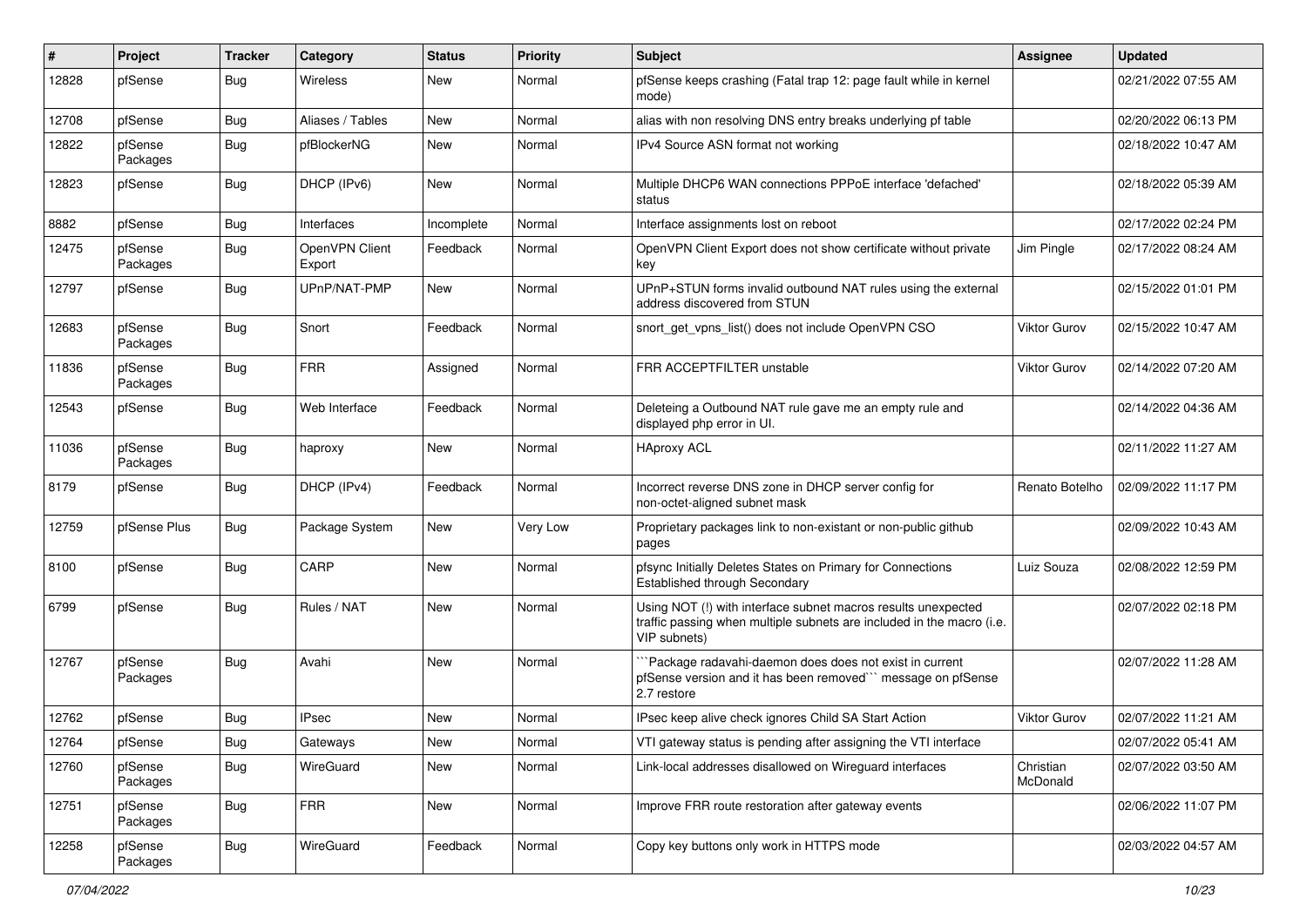| $\sharp$ | Project             | Tracker    | Category                        | <b>Status</b>                 | <b>Priority</b> | <b>Subject</b>                                                                      | <b>Assignee</b>       | <b>Updated</b>      |
|----------|---------------------|------------|---------------------------------|-------------------------------|-----------------|-------------------------------------------------------------------------------------|-----------------------|---------------------|
| 12734    | pfSense             | Bug        | Web Interface                   | Incomplete                    | Low             | Long hostname breaks DHCP leases layout                                             |                       | 01/31/2022 01:03 PM |
| 12740    | pfSense             | <b>Bug</b> | FreeBSD                         | Incomplete                    | Normal          | panic: esp input cb: Unexpected address family                                      |                       | 01/27/2022 01:19 PM |
| 12732    | pfSense<br>Packages | <b>Bug</b> | squidguard                      | <b>New</b>                    | High            | Squid https filtering squidguard acl target list - erratic behaviour                |                       | 01/26/2022 09:11 AM |
| 12730    | pfSense             | Bug        | <b>Captive Portal</b>           | New                           | Normal          | RADIUS accounting does not work if WAN is down                                      |                       | 01/26/2022 05:13 AM |
| 12726    | pfSense             | Bug        | Authentication                  | New                           | Normal          | LDAP select container button auto populate                                          |                       | 01/25/2022 01:48 PM |
| 12705    | pfSense             | <b>Bug</b> | <b>IPsec</b>                    | Incomplete                    | Normal          | ECDSA certificate does not work for IPSec VPN phase 1                               |                       | 01/24/2022 03:22 PM |
| 12720    | pfSense             | Bug        | Rules / NAT                     | <b>Pull Request</b><br>Review | Normal          | Hide the "tag" field on non-floating tabs                                           | <b>Viktor Gurov</b>   | 01/24/2022 03:11 PM |
| 12715    | pfSense             | <b>Bug</b> | Authentication                  | New                           | Normal          | Long system startup time when LDAP is configured and unavailable<br>during startup. | Christian<br>McDonald | 01/24/2022 05:50 AM |
| 7329     | pfSense             | <b>Bug</b> | <b>DNS Forwarder</b>            | <b>New</b>                    | Low             | <b>DHCP Not Updating DNS</b>                                                        |                       | 01/21/2022 09:16 PM |
| 7352     | pfSense             | Bug        | Routing                         | <b>New</b>                    | Normal          | pfSense IPv6 static route is dumped after a WAN flap                                |                       | 01/20/2022 09:35 AM |
| 9500     | pfSense<br>Packages | Bug        | haproxy                         | New                           | Normal          | HAproxy does not delete non-applicable action config                                |                       | 01/18/2022 06:28 AM |
| 2234     | pfSense             | Bug        | Web Interface                   | Confirmed                     | Low             | Status: Traffic Graph - only shows interface's subnet                               |                       | 01/15/2022 08:33 PM |
| 6926     | pfSense             | <b>Bug</b> | UPnP/NAT-PMP                    | New                           | Normal          | Miniupnp advertising expired IPv6 address                                           |                       | 01/15/2022 08:29 PM |
| 1849     | pfSense             | <b>Bug</b> | <b>Traffic Shaper</b><br>(ALTQ) | New                           | Normal          | Traffic shaper - By Queue view needs to show/use friendly inerface<br>names         |                       | 01/10/2022 08:10 AM |
| 5253     | pfSense             | <b>Bug</b> | <b>PPP</b> Interfaces           | New                           | Normal          | 3gstats.php 100% CPU                                                                |                       | 01/08/2022 05:02 PM |
| 12260    | pfSense<br>Packages | <b>Bug</b> | ntop                            | <b>New</b>                    | Normal          | Update popup and version missmatch?                                                 |                       | 01/08/2022 05:53 AM |
| 12667    | pfSense<br>Packages | Bug        | WireGuard                       | <b>New</b>                    | Normal          | Firewall Crashed After Upgrading Wireguard                                          |                       | 01/07/2022 09:18 AM |
| 8516     | pfSense<br>Packages | <b>Bug</b> | FreeRADIUS                      | New                           | Normal          | FreeRADIUS requires settings re-saved after pfSense upgrade                         | Jim Pingle            | 12/31/2021 05:58 PM |
| 8113     | pfSense             | <b>Bug</b> | Interfaces                      | <b>New</b>                    | Normal          | MTU setting on bridge, openvpn clients ignored                                      |                       | 12/31/2021 05:55 PM |
| 7400     | pfSense             | Bug        | <b>Traffic Graphs</b>           | Assigned                      | Normal          | Traffic Graphs show bad data on 2.3.3 1                                             | <b>Jared Dillard</b>  | 12/31/2021 05:47 PM |
| 6993     | pfSense             | Bug        | OpenVPN                         | <b>New</b>                    | Normal          | OpenVPN status error during CARP state transition                                   | James Webb            | 12/31/2021 05:44 PM |
| 7113     | pfSense             | Bug        | Dashboard                       | <b>New</b>                    | Normal          | Interface name in Traffic Graphs                                                    |                       | 12/31/2021 05:40 PM |
| 4345     | pfSense             | <b>Bug</b> | <b>Operating System</b>         | Confirmed                     | Normal          | Traffic Shaping doesn't work with Xen netfront driver                               |                       | 12/31/2021 05:30 PM |
| 5629     | pfSense             | <b>Bug</b> | <b>IPsec</b>                    | <b>New</b>                    | Normal          | Allow for IPsec configuration using certs without a CA                              |                       | 12/31/2021 05:21 PM |
| 12423    | pfSense<br>Packages | <b>Bug</b> | pfBlockerNG                     | Feedback                      | Normal          | Dashboard shows "SQLite database missing, Force Reload DNSBL<br>to recover!"        |                       | 12/31/2021 01:06 PM |
| 12655    | pfSense<br>Packages | <b>Bug</b> | Telegraf                        | New                           | Normal          | telegraf, wireguard plugin failing                                                  |                       | 12/30/2021 05:51 PM |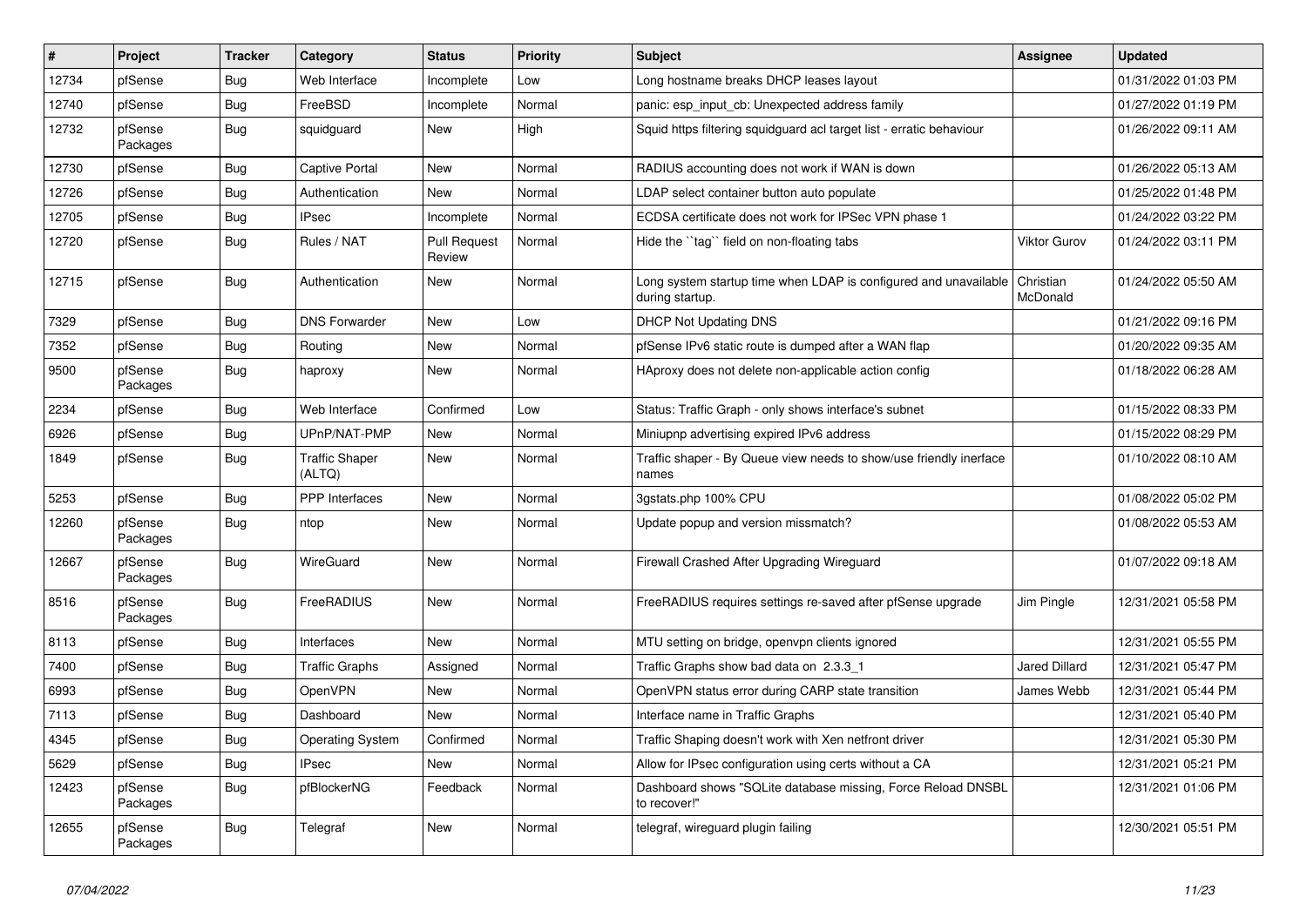| $\sharp$ | <b>Project</b>      | <b>Tracker</b> | Category                | <b>Status</b> | Priority | <b>Subject</b>                                                                                                                | <b>Assignee</b>       | <b>Updated</b>      |
|----------|---------------------|----------------|-------------------------|---------------|----------|-------------------------------------------------------------------------------------------------------------------------------|-----------------------|---------------------|
| 12414    | pfSense<br>Packages | Bug            | pfBlockerNG             | Feedback      | Normal   | DNSBL SafeSearch page displays input validation error if DoH /<br>DoT blocking is not enabled                                 |                       | 12/30/2021 02:49 PM |
| 12206    | pfSense<br>Packages | Bug            | <b>NET-SNMP</b>         | Feedback      | Normal   | Certificate Manager page doesn't show Net-SNMP used certificates                                                              | <b>Viktor Gurov</b>   | 12/30/2021 09:40 AM |
| 6289     | pfSense             | Bug            | Interfaces              | New           | Normal   | IPv6 address not given to track6 interfaces on create                                                                         |                       | 12/30/2021 04:17 AM |
| 11872    | pfSense             | Bug            | Interfaces              | New           | Normal   | gif interfaces reporting incorrect traffic counters                                                                           |                       | 12/30/2021 04:00 AM |
| 11759    | pfSense             | <b>Bug</b>     | Dashboard               | <b>New</b>    | Normal   | Traffic graphs on dashboard double upload on pppoe links                                                                      |                       | 12/30/2021 04:00 AM |
| 12648    | pfSense             | Bug            | <b>Captive Portal</b>   | <b>New</b>    | Normal   | Undocumented variables 'listenporthttp' and 'listenporthttps'                                                                 |                       | 12/28/2021 10:44 AM |
| 12070    | pfSense             | Bug            | DHCP (IPv4)             | <b>New</b>    | Low      | <b>VLANO for WAN DHCP</b>                                                                                                     |                       | 12/23/2021 04:31 PM |
| 12264    | pfSense<br>Packages | Bug            | Squid                   | Feedback      | Low      | Stray <table> line in squid monitor.php</table>                                                                               | <b>Viktor Gurov</b>   | 12/23/2021 10:53 AM |
| 8827     | pfSense<br>Packages | Bug            | squidguard              | New           | Normal   | Squidguard: ACL redirect modes 'redirect' and 'err page' send<br>unresolvable URLs to the client.                             | Viktor Gurov          | 12/21/2021 05:49 AM |
| 11960    | pfSense             | <b>Bug</b>     | Gateway Monitoring      | Feedback      | Normal   | Gateway Monitoring Traffic Goes Out Default Gateway                                                                           |                       | 12/20/2021 05:43 AM |
| 7152     | pfSense             | <b>Bug</b>     | <b>DNS Resolver</b>     | New           | Normal   | Unbound / DNS Resolver issue if "Register DHCP static mappings<br>in the DNS Resolver" set before wildcard DNS custom options |                       | 12/18/2021 04:59 PM |
| 5849     | pfSense             | <b>Bug</b>     | CARP                    | <b>New</b>    | Normal   | Routing fail on CARP IPsec                                                                                                    |                       | 12/18/2021 04:41 PM |
| 7235     | pfSense             | Bug            | <b>IPsec</b>            | <b>New</b>    | Normal   | 4860 has not got significant IPsec performance rising with enabled<br>HW acceleration                                         | Luiz Souza            | 12/18/2021 04:32 PM |
| 12608    | pfSense<br>Packages | Bug            | WireGuard               | New           | High     | WireGuard tunnels monitored by dpinger causing system to stop<br>routing completely in certain situations                     | Christian<br>McDonald | 12/16/2021 03:14 PM |
| 11054    | pfSense<br>Packages | Bug            | FreeRADIUS              | Assigned      | Normal   | Check Client Certificate CN not working as described                                                                          | Viktor Gurov          | 12/14/2021 07:22 AM |
| 7387     | pfSense             | Bug            | Dashboard               | New           | Low      | New Traffic Graph in dashboard resets inverted view to normal<br>view                                                         | Jared Dillard         | 12/11/2021 08:14 PM |
| 3796     | pfSense             | <b>Bug</b>     | Diagnostics             | Confirmed     | Normal   | States summary fails and is very slow with large state tables                                                                 |                       | 12/11/2021 08:03 PM |
| 4604     | pfSense             | Bug            | <b>NTPD</b>             | <b>New</b>    | Normal   | NTP time server entries may or may not work, depending upon<br>interfaces selected when configuring NTP service               |                       | 12/11/2021 07:59 PM |
| 1738     | pfSense             | Bug            | Backup / Restore        | New           | Very Low | Restore fails when username in backup is not matching                                                                         |                       | 12/11/2021 07:51 PM |
| 1667     | pfSense             | Bug            | L <sub>2</sub> TP       | New           | Normal   | L2TP server does not respond properly from a CARP VIP                                                                         |                       | 12/11/2021 07:43 PM |
| 12552    | pfSense             | Bug            | OpenVPN                 | New           | Normal   | "Pull DNS" option within OpenVPN client does not cause pfSense<br>to use DNS servers assigned by remote OpenVPN server        |                       | 12/08/2021 08:45 AM |
| 12563    | pfSense             | Bug            | OpenVPN                 | <b>New</b>    | Normal   | OpenVPN server doesn't support Framed-IPv6-Address RADIUS<br>attribute                                                        |                       | 12/03/2021 11:19 AM |
| 12547    | pfSense             | Bug            | <b>Operating System</b> | Feedback      | Normal   | unsheduled system reboot/crash                                                                                                | Mateusz Guzik         | 12/01/2021 01:20 PM |
| 12506    | pfSense<br>Packages | Bug            | Suricata                | Feedback      | Normal   | Only selected instance is restarted on suppress list change                                                                   | Viktor Gurov          | 12/01/2021 04:43 AM |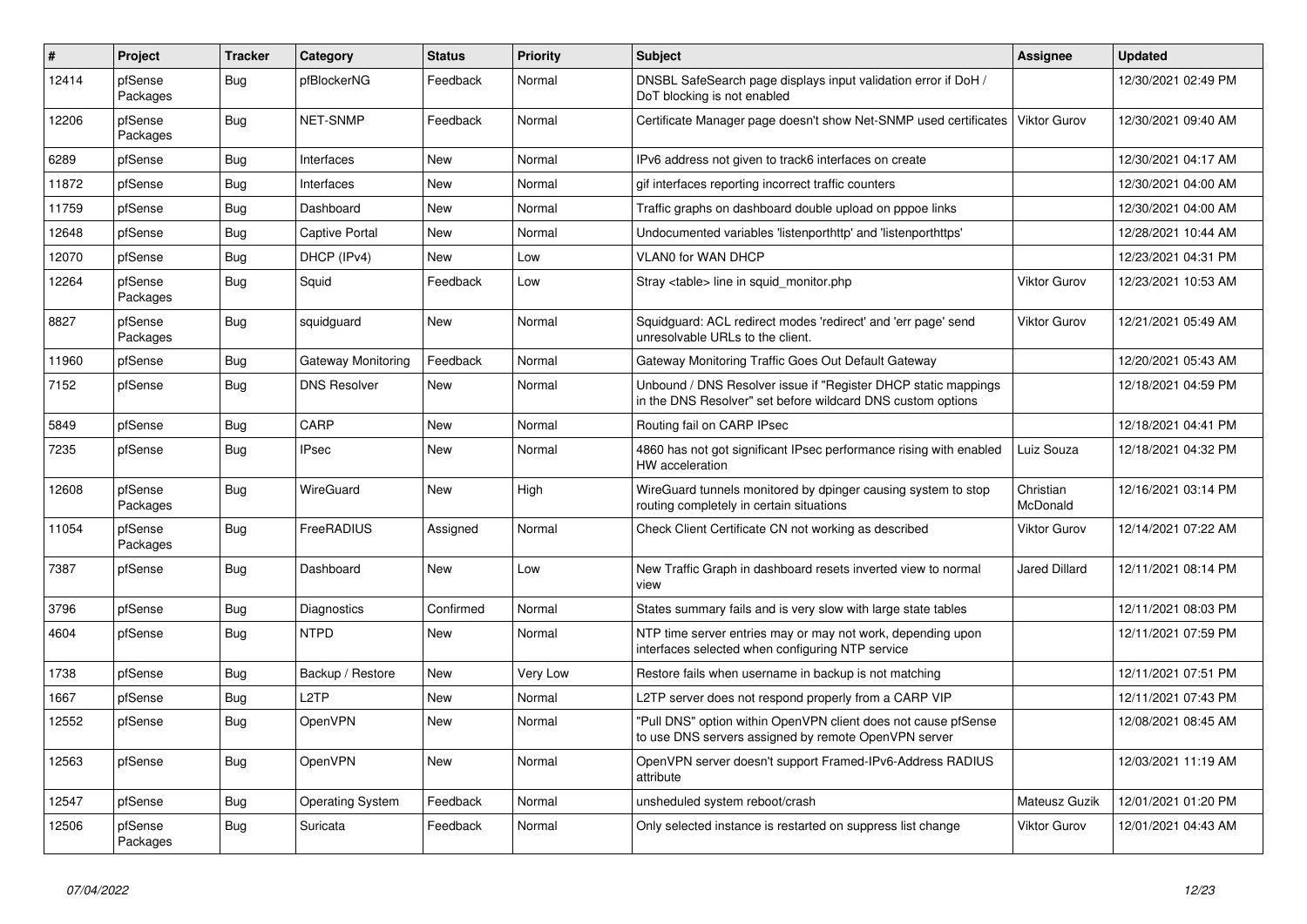| #     | Project             | <b>Tracker</b> | Category                    | <b>Status</b>                 | <b>Priority</b> | Subject                                                                                                                          | <b>Assignee</b> | <b>Updated</b>      |
|-------|---------------------|----------------|-----------------------------|-------------------------------|-----------------|----------------------------------------------------------------------------------------------------------------------------------|-----------------|---------------------|
| 11182 | pfSense<br>Packages | Bug            | <b>NRPE</b>                 | New                           | Normal          | NRPE in HA syncs the bind IP                                                                                                     |                 | 12/01/2021 02:15 AM |
| 12542 | pfSense             | Bug            | <b>Virtual IP Addresses</b> | New                           | Normal          | Cannot assign a same IPv6 Link-Local address to different<br>interfaces                                                          |                 | 11/25/2021 01:41 AM |
| 12539 | pfSense             | Bug            | Interfaces                  | <b>New</b>                    | Low             | Changing VLAN ID for LAN interface in assignments silently fails.                                                                |                 | 11/23/2021 04:12 AM |
| 7096  | pfSense             | Bug            | <b>DNS Resolver</b>         | Feedback                      | Normal          | Unbound fails to start on boot if specific network devices are<br>configured in the "Network Interfaces"                         |                 | 11/22/2021 08:59 AM |
| 12538 | pfSense<br>Packages | <b>Bug</b>     | PIMD                        | <b>New</b>                    | Normal          | PIMD sub-interface bug                                                                                                           |                 | 11/20/2021 09:44 PM |
| 12249 | pfSense             | Bug            | Backup / Restore            | New                           | Normal          | HAProxy causing failed ACB backups                                                                                               |                 | 11/15/2021 11:58 PM |
| 12519 | pfSense             | Bug            | Authentication              | New                           | Normal          | Fail authentication using special character in password via the<br>LDAP connector                                                |                 | 11/12/2021 07:39 AM |
| 11525 | pfSense<br>Packages | Bug            | Suricata                    | New                           | Normal          | pfsense 2.5.0 release version for vlan issue to suricata                                                                         |                 | 11/11/2021 08:16 AM |
| 12507 | pfSense<br>Packages | <b>Bug</b>     | softflowd                   | <b>Pull Request</b><br>Review | Normal          | Add support for bi-directional flows in softflowd                                                                                |                 | 11/11/2021 03:53 AM |
| 12509 | pfSense             | Bug            | OpenVPN                     | New                           | Normal          | Deffered authentication does not work with auth-gen-token<br>external-auth or pusk "auth-token"                                  |                 | 11/08/2021 04:01 AM |
| 12508 | pfSense             | <b>Bug</b>     | <b>DHCP Relay</b>           | New                           | Normal          | DHCP Relay over VPN                                                                                                              |                 | 11/06/2021 11:25 AM |
| 12504 | pfSense             | Bug            | Interfaces                  | New                           | Normal          | BCM57412 NetXtreme-E 10Gb RDMA Ethernet controller issue                                                                         |                 | 11/05/2021 04:51 AM |
| 8576  | pfSense             | <b>Bug</b>     | Rules / NAT                 | Feedback                      | Low             | pfSense stops passing traffic after some time when using Outbound<br>NAT pool w/ Sticky Address                                  |                 | 10/28/2021 01:47 PM |
| 8013  | pfSense             | Bug            | <b>IPsec</b>                | New                           | Normal          | IPsec MSS clamping value shared for IPv4 and IPv6                                                                                | Luiz Souza      | 10/28/2021 01:37 PM |
| 11429 | pfSense             | <b>Bug</b>     | Web Interface               | New                           | Normal          | System Log / Settings form activates "Reset Log Files" button on<br>enter                                                        |                 | 10/28/2021 01:35 PM |
| 12357 | pfSense             | Bug            | <b>Captive Portal</b>       | New                           | Normal          | Captive Portal popup Logout button loads full login page in popup<br>when clicked                                                |                 | 10/27/2021 12:10 PM |
| 12483 | pfSense             | Bug            | Configuration<br>Backend    | New                           | Normal          | GUI creates inconsistent config.xml                                                                                              |                 | 10/23/2021 06:48 AM |
| 12436 | pfSense             | <b>Bug</b>     | PPPoE Server                | New                           | Normal          | Pppoe server config gui does not allow setting of chap<br>authentication, and sets the network start address for allocation to 0 |                 | 10/21/2021 08:15 AM |
| 9344  | pfSense             | <b>Bug</b>     | Translations                | <b>New</b>                    | Normal          | OpenVPN click NCP Algorithms will always go to DH Parameters<br>website(in Chinese-Taiwan)                                       |                 | 10/21/2021 03:48 AM |
| 12467 | pfSense             | <b>Bug</b>     | Captive Portal              | New                           | Normal          | CP error on client disconnect after reboot                                                                                       |                 | 10/17/2021 05:35 AM |
| 11592 | pfSense<br>Packages | <b>Bug</b>     | node_exporter               | New                           | Normal          | Node exporter can not read system statistics                                                                                     |                 | 10/15/2021 09:37 PM |
| 12451 | pfSense             | <b>Bug</b>     | Virtual IP Addresses        | New                           | Normal          | deleteVIP() does not check RFC2136 Update Source                                                                                 |                 | 10/13/2021 10:06 AM |
| 12444 | pfSense<br>Packages | <b>Bug</b>     | ntop                        | New                           | Normal          | ntopng throws errors when viewing single host                                                                                    |                 | 10/11/2021 12:39 PM |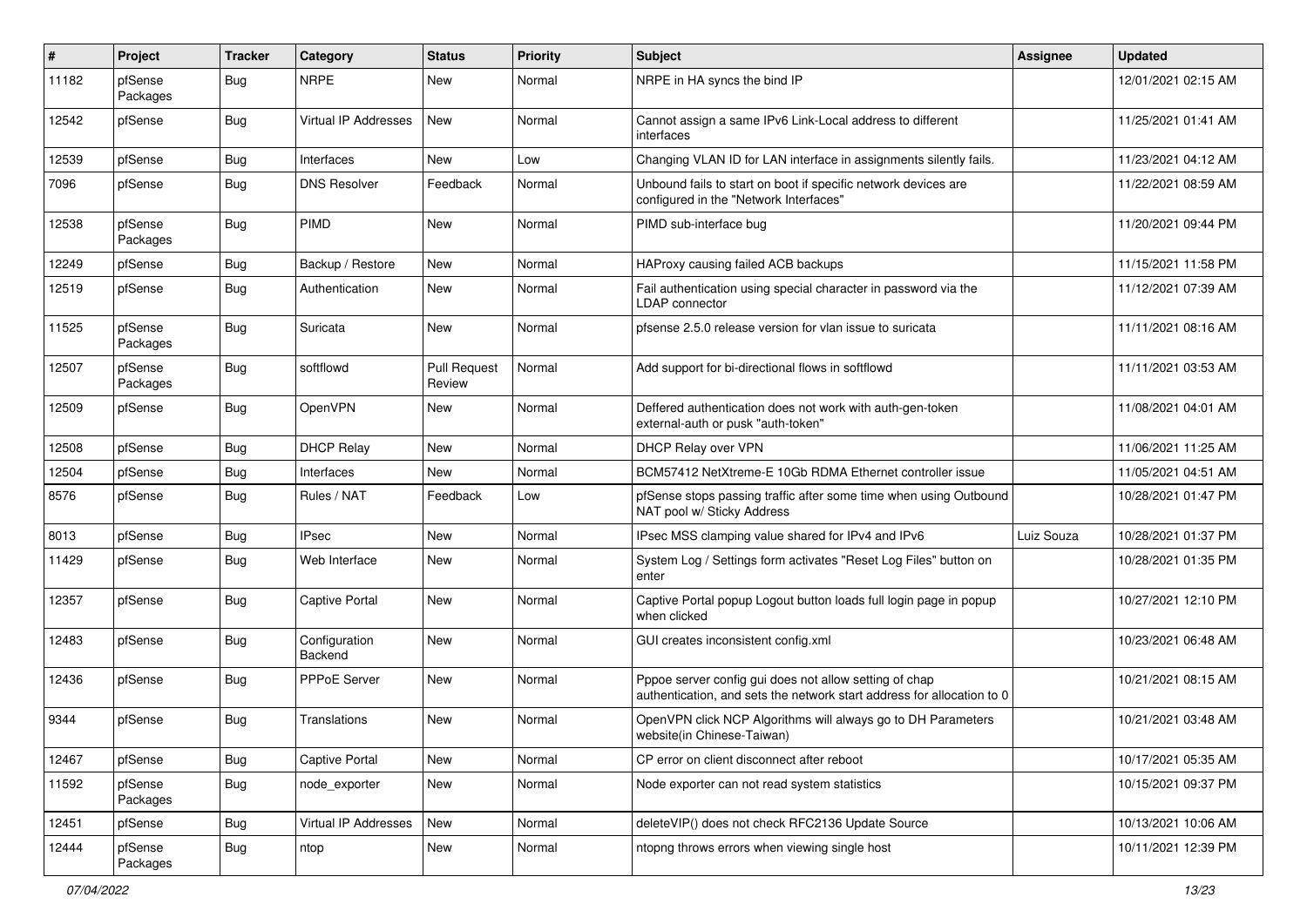| $\vert$ # | Project             | <b>Tracker</b> | Category                        | <b>Status</b> | <b>Priority</b> | <b>Subject</b>                                                                                        | <b>Assignee</b>     | <b>Updated</b>      |
|-----------|---------------------|----------------|---------------------------------|---------------|-----------------|-------------------------------------------------------------------------------------------------------|---------------------|---------------------|
| 12126     | pfSense<br>Packages | Bug            | FreeRADIUS                      | New           | Normal          | freeradius3 0.15.7_31                                                                                 |                     | 10/11/2021 08:21 AM |
| 12101     | pfSense<br>Packages | Bug            | arpwatch                        | Assigned      | Normal          | ArpWatch Suppression Mac for "flip-flop" not suppressing                                              | <b>Viktor Gurov</b> | 10/09/2021 07:19 PM |
| 11430     | pfSense             | <b>Bug</b>     | Interfaces                      | New           | Normal          | PHP console spam after Assigning Interfaces                                                           |                     | 10/09/2021 10:37 AM |
| 1620      | pfSense<br>Packages | Bug            | Squid                           | New           | Normal          | Can't use transparent proxy when using bridge.                                                        |                     | 10/07/2021 04:19 AM |
| 12188     | pfSense<br>Packages | Bug            | OpenVPN Client<br>Export        | <b>New</b>    | Normal          | client export breaks multi remote configurations                                                      |                     | 10/02/2021 05:58 PM |
| 12421     | pfSense             | Bug            | Rules / NAT                     | New           | Normal          | IPV6 limiter bug                                                                                      |                     | 10/02/2021 08:44 AM |
| 12033     | pfSense<br>Packages | Bug            | pfBlockerNG                     | New           | Normal          | maxmindb and _sqlite3 modules not found                                                               |                     | 10/01/2021 04:42 AM |
| 12401     | pfSense             | <b>Bug</b>     | <b>Traffic Graphs</b>           | <b>New</b>    | Normal          | Traffic graphs with untagged and tagged VLAN on same interface                                        |                     | 09/23/2021 09:18 PM |
| 12393     | pfSense             | Bug            | <b>Traffic Shaper</b><br>(ALTQ) | New           | Low             | Priority of gOthersLow higher than default queues                                                     |                     | 09/21/2021 02:48 PM |
| 11961     | pfSense<br>Packages | Bug            | <b>FRR</b>                      | Feedback      | Normal          | FRR OSPF add unwanted area 0 authentication to router ospf                                            | <b>Viktor Gurov</b> | 09/16/2021 10:25 PM |
| 12167     | pfSense<br>Packages | Bug            | <b>FRR</b>                      | Feedback      | Normal          | BGP TCP setkey not set if neighbor is in peer group                                                   | Viktor Gurov        | 09/16/2021 09:38 AM |
| 11135     | pfSense<br>Packages | Bug            | haproxy                         | Feedback      | High            | HAproxy OCSP reponse crontab bug                                                                      | <b>Viktor Gurov</b> | 09/10/2021 11:51 AM |
| 12322     | pfSense<br>Packages | Bug            | Suricata                        | Feedback      | Normal          | Suricata creates invalid HOME_NET entries                                                             | Viktor Gurov        | 09/10/2021 11:42 AM |
| 12144     | pfSense             | Bug            | <b>Operating System</b>         | In Progress   | Normal          | Bug in "df -t" filtering if two filesystems use the same mountpoint                                   | Mateusz Guzik       | 09/10/2021 10:07 AM |
| 11268     | pfSense             | <b>Bug</b>     | Web Interface                   | New           | Normal          | Cookie named 'id' prevents Edit form fields being set properly                                        |                     | 09/03/2021 06:16 AM |
| 11742     | pfSense<br>Packages | Bug            | Suricata                        | New           | Normal          | Blocking / Unblocking is not working correctly.                                                       |                     | 09/01/2021 11:08 AM |
| 10693     | pfSense<br>Packages | Bug            | <b>BIND</b>                     | New           | Normal          | pfSense Bind Zone Editor UI does not update zone serial number<br>when a change is made               |                     | 09/01/2021 12:51 AM |
| 6370      | pfSense             | Bug            | <b>IPsec</b>                    | Confirmed     | Normal          | IPSEC bound to WAN gateway group and Dynamic DNS doesn't to<br>fail back tunnel to WAN on DDNS update |                     | 08/31/2021 07:38 AM |
| 4479      | pfSense             | Bug            | <b>Operating System</b>         | <b>New</b>    | Normal          | Firewall rules won't match GRE interface after applying IPSEC<br>transport encryption on GRE tunnel   | Luiz Souza          | 08/20/2021 08:46 AM |
| 12286     | pfSense<br>Packages | Bug            | FreeRADIUS                      | New           | Normal          | Add support for ntlm auth in LDAP                                                                     |                     | 08/20/2021 08:27 AM |
| 6964      | pfSense<br>Packages | Bug            | Suricata                        | Feedback      | Normal          | Host OS Policy Assignment broken when using "Import" or<br>"Aliases" buttons                          | Viktor Gurov        | 08/20/2021 07:52 AM |
| 12283     | pfSense             | <b>Bug</b>     | Authentication                  | New           | Normal          | LDAP/RADIUS authentication servers configuration does not allow<br>source IP address to be specified  |                     | 08/20/2021 01:15 AM |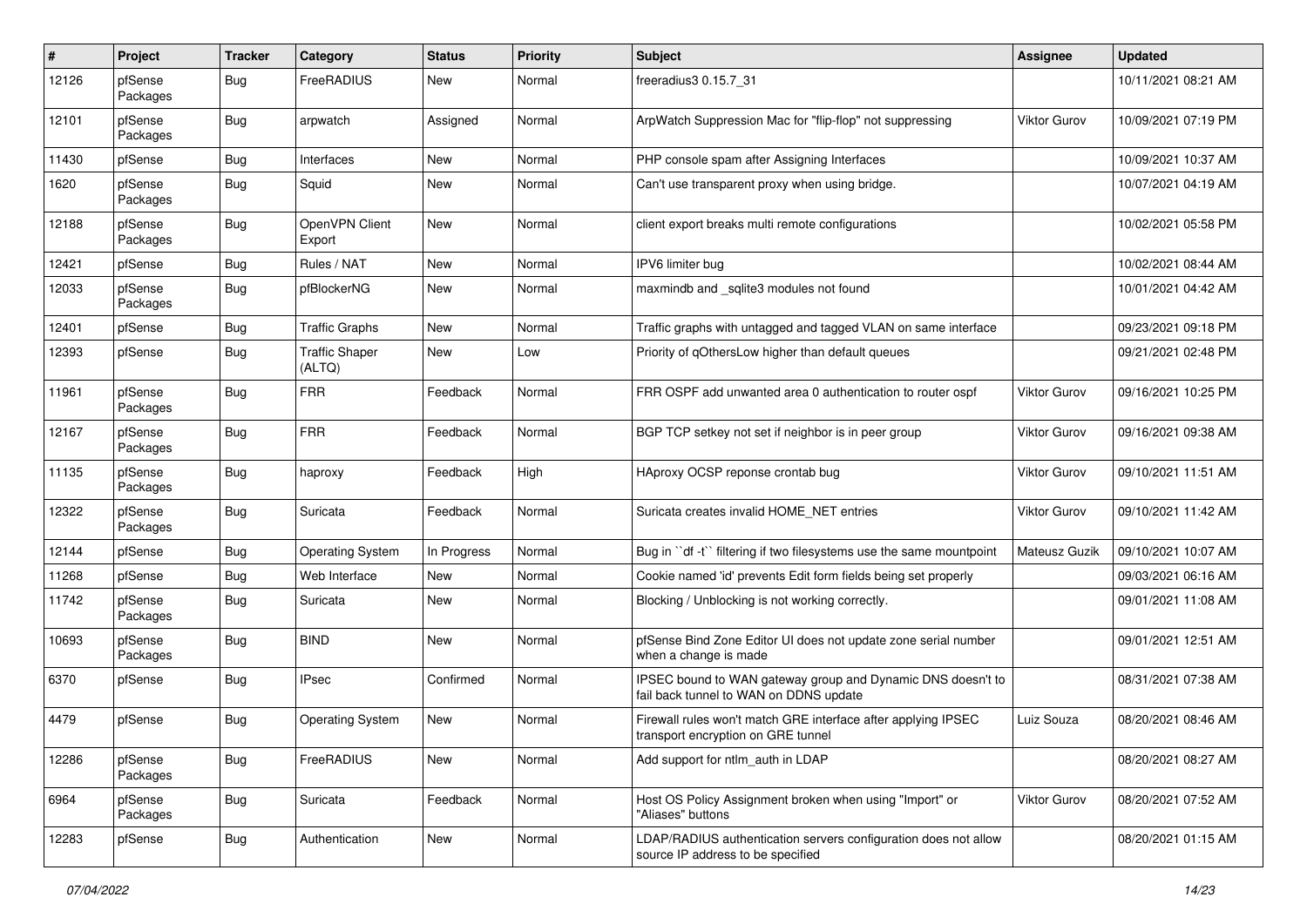| $\vert$ # | Project             | Tracker    | Category                    | <b>Status</b> | Priority  | <b>Subject</b>                                                                                                    | <b>Assignee</b>     | <b>Updated</b>      |
|-----------|---------------------|------------|-----------------------------|---------------|-----------|-------------------------------------------------------------------------------------------------------------------|---------------------|---------------------|
| 11619     | pfSense             | Bug        | Upgrade                     | New           | Normal    | Unable to upgrade 2.4.4-p3 to 2.5/21.02-p1                                                                        |                     | 08/15/2021 10:00 AM |
| 10311     | pfSense             | <b>Bug</b> | OpenVPN                     | <b>New</b>    | Normal    | Too low net.link.ifgmaxlen causes packet drop under load when<br>using OpenVPN inside bridge interface under load |                     | 08/10/2021 03:10 AM |
| 11780     | pfSense<br>Packages | Bug        | Suricata                    | <b>New</b>    | Very High | Suricata package fails to prune suricata.log                                                                      |                     | 08/06/2021 07:18 AM |
| 6624      | pfSense             | Bug        | <b>IPsec</b>                | Confirmed     | Normal    | changes in IPsec config should down the connection                                                                | Jim Pingle          | 08/02/2021 12:08 PM |
| 11847     | pfSense<br>Packages | <b>Bug</b> | <b>FRR</b>                  | Feedback      | Normal    | Filters not applied to PEER Groups                                                                                | <b>Viktor Gurov</b> | 07/30/2021 07:45 PM |
| 12178     | pfSense<br>Packages | <b>Bug</b> | WireGuard                   | <b>New</b>    | Low       | WireGuard always shows 'Configuring WireGuard tunnelsdone.'<br>message on boot                                    |                     | 07/30/2021 06:58 AM |
| 8815      | pfSense             | Bug        | Interfaces                  | New           | Normal    | IP addresses are removed from interfaces when link is lost and<br>either IPv4 or IPv6 is dynamic                  | Luiz Souza          | 07/21/2021 07:49 AM |
| 11980     | pfSense<br>Packages | Bug        | FreeRADIUS                  | Feedback      | Normal    | EAP does not work with SQL backend                                                                                |                     | 07/21/2021 07:24 AM |
| 12036     | pfSense<br>Packages | <b>Bug</b> | Zabbix                      | Feedback      | Normal    | Certificate Manager page do not show Zabbix used certificates                                                     | <b>Viktor Gurov</b> | 07/15/2021 11:46 AM |
| 12130     | pfSense<br>Packages | Bug        | Zeek                        | New           | Normal    | Zeek fails to start                                                                                               |                     | 07/15/2021 02:00 AM |
| 11681     | pfSense<br>Packages | <b>Bug</b> | <b>FRR</b>                  | Feedback      | Normal    | FRR generates invalid BFD configuration after removing interfaces                                                 | <b>Viktor Gurov</b> | 07/14/2021 04:40 PM |
| 11746     | pfSense<br>Packages | <b>Bug</b> | FreeRADIUS                  | Feedback      | Normal    | Second LDAP server configuration misses the ipaNThash control<br>attribute                                        | <b>Viktor Gurov</b> | 07/14/2021 01:44 PM |
| 11756     | pfSense<br>Packages | Bug        | haproxy                     | Feedback      | Normal    | HaProxy does not transfer backend states during reload                                                            | <b>Viktor Gurov</b> | 07/14/2021 01:21 PM |
| 11515     | pfSense<br>Packages | Bug        | node exporter               | Feedback      | Normal    | node exporter 0.18.1 1 - Unable to interact or start the service<br>from web ui                                   | <b>Viktor Gurov</b> | 07/14/2021 12:37 PM |
| 11997     | pfSense<br>Packages | <b>Bug</b> | <b>IPsec Profile Wizard</b> | New           | Normal    | Add Support for Android Strongswan Profiles in the Profile Wizard                                                 | Jim Pingle          | 07/10/2021 07:51 PM |
| 12122     | pfSense             | Bug        | Web Interface               | New           | Normal    | Perform greedy actions asychronously                                                                              |                     | 07/10/2021 01:10 PM |
| 6362      | pfSense             | Bug        | DHCP (IPv4)                 | Confirmed     | Normal    | DHCP Client ID not used                                                                                           |                     | 07/09/2021 06:30 AM |
| 11610     | pfSense<br>Packages | <b>Bug</b> | <b>NET-SNMP</b>             | <b>New</b>    | Normal    | NET-SNMP is not setting the correct permissions on AgentX                                                         |                     | 06/28/2021 07:54 AM |
| 12084     | pfSense<br>Packages | <b>Bug</b> | <b>FRR</b>                  | <b>New</b>    | Normal    | libfrr.so.0 error on SG-1100                                                                                      |                     | 06/26/2021 08:22 AM |
| 9895      | pfSense<br>Packages | Bug        | Snort                       | New           | Normal    | snort reinstallation failed                                                                                       |                     | 06/23/2021 08:01 AM |
| 11937     | pfSense<br>Packages | <b>Bug</b> | haproxy                     | Feedback      | Normal    | HAproxy "Use Client-IP" option breaks Captive Portal                                                              | <b>Viktor Gurov</b> | 06/22/2021 08:48 AM |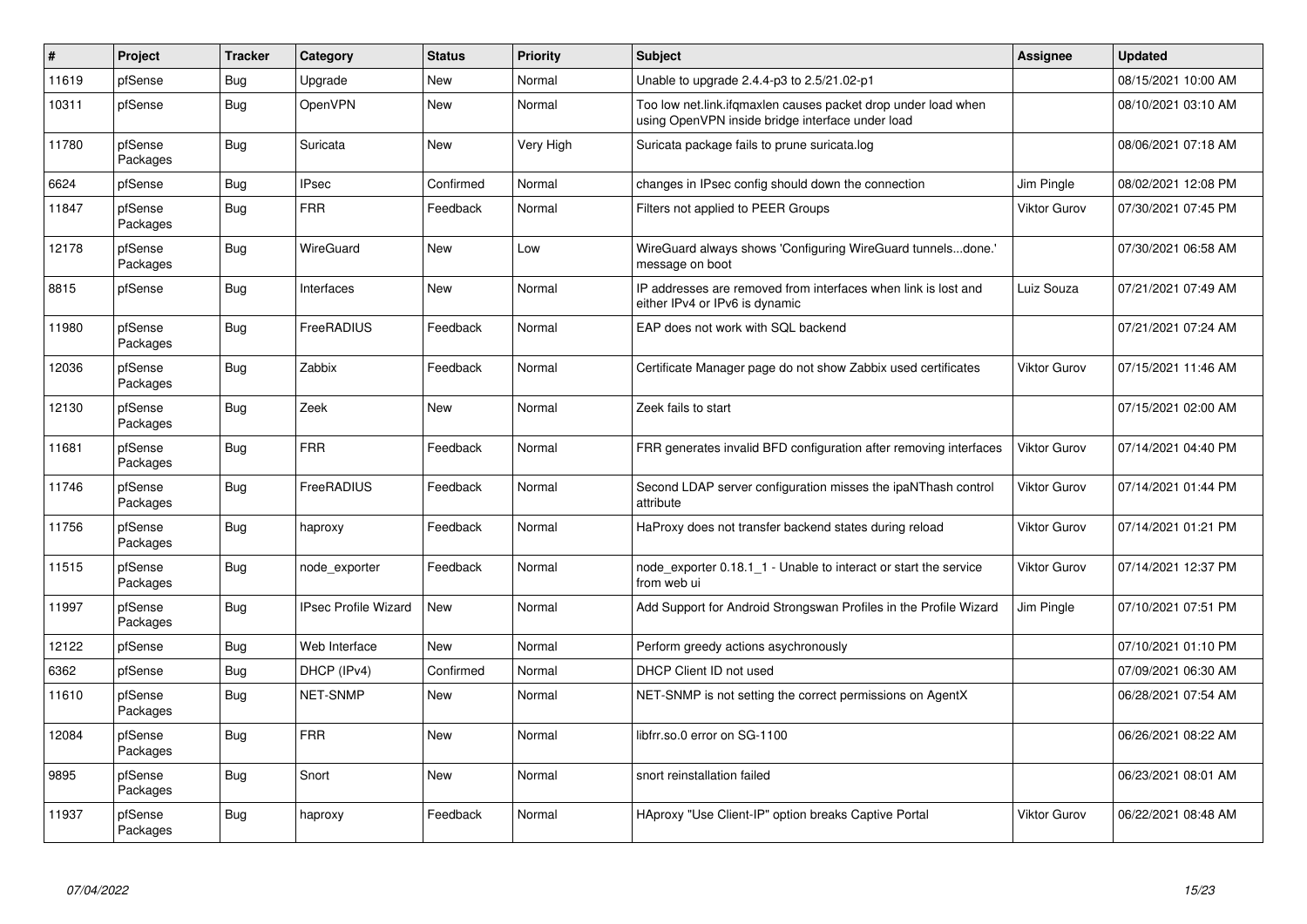| $\vert$ # | <b>Project</b>      | <b>Tracker</b> | Category                                        | <b>Status</b> | <b>Priority</b> | <b>Subject</b>                                                                                           | <b>Assignee</b>     | <b>Updated</b>      |
|-----------|---------------------|----------------|-------------------------------------------------|---------------|-----------------|----------------------------------------------------------------------------------------------------------|---------------------|---------------------|
| 11491     | pfSense<br>Packages | Bug            | haproxy                                         | Feedback      | Normal          | haproxy-devel v0.62 2 - startup error 'httpchk'                                                          | <b>Viktor Gurov</b> | 06/22/2021 08:46 AM |
| 12067     | pfSense             | Bug            | DHCP (IPv4)                                     | New           | Very Low        | <b>DHCP Monitoring Statistics Error</b>                                                                  |                     | 06/21/2021 08:39 AM |
| 6055      | pfSense             | <b>Bug</b>     | Package System                                  | Confirmed     | Low             | Menu items may remain from packages no longer installed                                                  |                     | 06/18/2021 08:46 PM |
| 12056     | pfSense             | <b>Bug</b>     | Logging                                         | New           | Normal          | Filterlog says "Unknown Option %u"                                                                       |                     | 06/18/2021 05:51 AM |
| 12013     | pfSense             | <b>Bug</b>     | Logging                                         | New           | Low             | Reading log data is inefficient in certain cases                                                         |                     | 06/08/2021 07:35 AM |
| 12009     | pfSense<br>Packages | Bug            | Zabbix                                          | New           | Normal          | Zabbix Agent starts twice by /etc/rc.start packages                                                      |                     | 06/08/2021 01:35 AM |
| 11992     | pfSense             | Bug            | <b>Virtual IP Addresses</b>                     | Confirmed     | High            | GRE Tunnel - Does not work with a virtual IP as endpoint                                                 |                     | 06/04/2021 01:16 AM |
| 7779      | pfSense             | Bug            | OpenVPN                                         | New           | Normal          | Traffic crossing a site-to-site OpenVPN tunnel fails to fragment.                                        |                     | 06/02/2021 08:26 AM |
| 11953     | pfSense             | Bug            | <b>IGMP Proxy</b>                               | New           | Normal          | XG-1541 crashes when igmpproxy is enabled and network<br>interfaces status change                        |                     | 05/24/2021 04:55 PM |
| 11936     | pfSense<br>Packages | <b>Bug</b>     | <b>FRR</b>                                      | Incomplete    | High            | FRR does not connect BGP when using password                                                             |                     | 05/19/2021 08:12 AM |
| 11925     | pfSense             | Bug            | OpenVPN                                         | <b>New</b>    | Normal          | Calling-Station-Id always set to WAN IP                                                                  |                     | 05/14/2021 09:27 AM |
| 11802     | pfSense<br>Packages | <b>Bug</b>     | FreeRADIUS                                      | New           | Normal          | FreeRADIUS sync                                                                                          |                     | 05/10/2021 04:18 AM |
| 10671     | pfSense             | <b>Bug</b>     | Operating System                                | <b>New</b>    | Normal          | pfsense 2.4.5_1 does not boot on Gen2 2012R2 HyperV VM                                                   |                     | 05/09/2021 06:39 AM |
| 11898     | pfSense<br>Packages | Bug            | apcupsd                                         | New           | Normal          | PHP error from apcupsd dashboard widget                                                                  |                     | 05/07/2021 09:12 AM |
| 11763     | pfSense<br>Packages | Bug            | Status Monitoring                               | <b>New</b>    | Normal          | Traffic graphs refresh issue                                                                             |                     | 05/03/2021 09:44 AM |
| 11848     | pfSense<br>Packages | Bug            | Squid                                           | New           | Normal          | Issue with squid cache download speed                                                                    |                     | 04/23/2021 09:30 PM |
| 11841     | pfSense<br>Packages | Bug            | <b>FRR</b>                                      | New           | Normal          | FRR access lists default bahavior changed to permit by default                                           |                     | 04/22/2021 09:52 AM |
| 11835     | pfSense<br>Packages | <b>Bug</b>     | <b>FRR</b>                                      | New           | Normal          | FRR OSPF redistributed connected routes disappearing                                                     |                     | 04/22/2021 07:11 AM |
| 8831      | pfSense             | Bug            | <b>IPv6 Router</b><br>Advertisements<br>(RADVD) | <b>New</b>    | Very High       | Radvd causes latency spikes                                                                              |                     | 04/19/2021 04:51 AM |
| 11786     | pfSense             | Bug            | Services                                        | New           | Normal          | SSH incomplete setup and startup fail while recovering XML<br>backup in a fresh install of pfSense 2.5.0 |                     | 04/17/2021 01:36 PM |
| 11797     | pfSense<br>Packages | <b>Bug</b>     | <b>Status Traffic Totals</b>                    | New           | Normal          | Traffic Totals lost upon reboot when using a ramdisk for /var and<br>/tmp                                | John Cornwell       | 04/10/2021 06:27 PM |
| 11777     | pfSense<br>Packages | <b>Bug</b>     | Unbound                                         | New           | Very Low        | Input validation prevents DNS Resolver from being disabled                                               |                     | 04/05/2021 05:51 PM |
| 11770     | pfSense Plus        | <b>Bug</b>     | Hardware / Drivers                              | New           | Normal          | Pantech UML295 USB Modem No Longer Functional                                                            |                     | 04/01/2021 11:28 AM |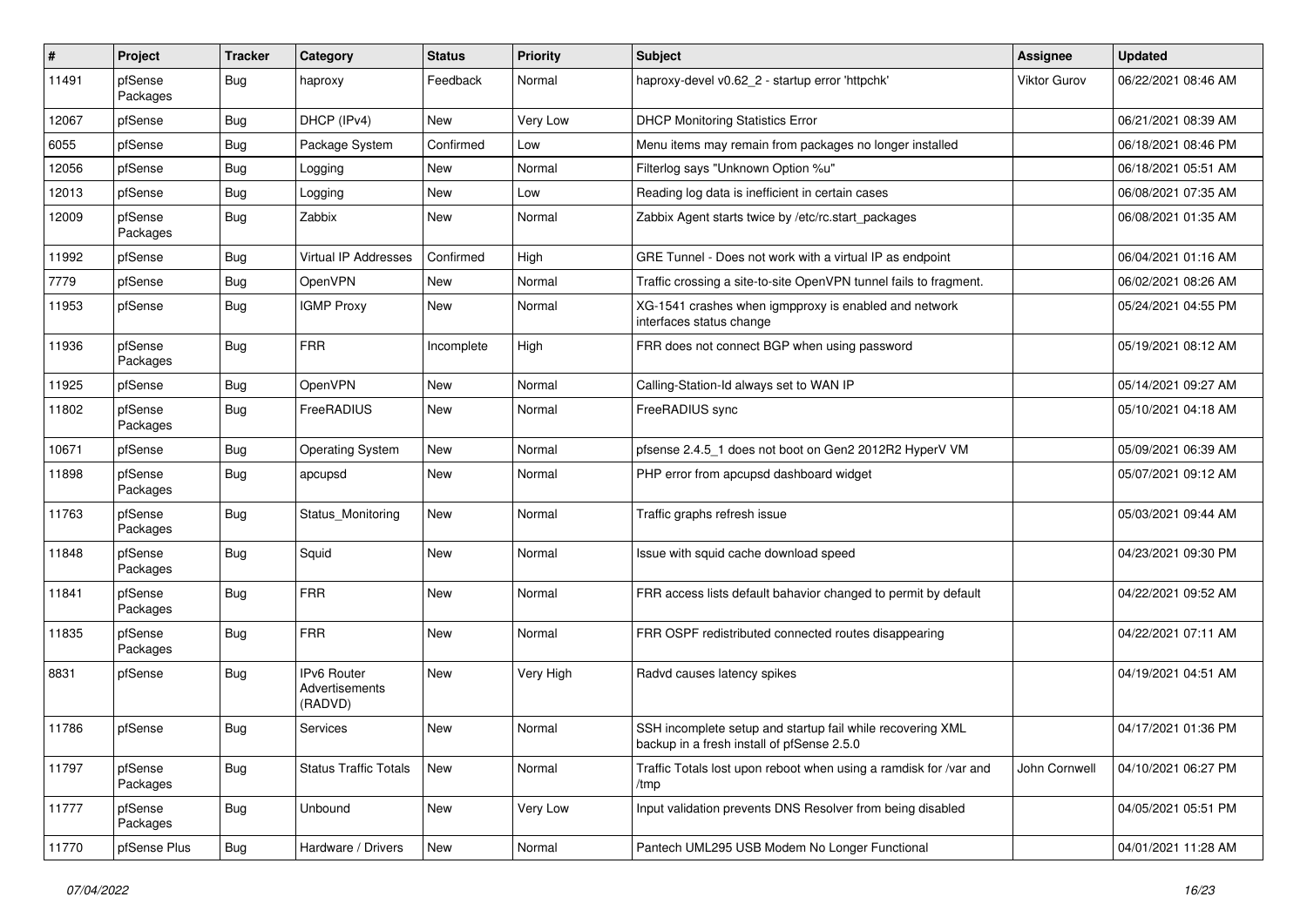| ∦     | Project             | <b>Tracker</b> | Category                     | <b>Status</b>                 | <b>Priority</b> | Subject                                                                                                                                                                                         | <b>Assignee</b>      | <b>Updated</b>      |
|-------|---------------------|----------------|------------------------------|-------------------------------|-----------------|-------------------------------------------------------------------------------------------------------------------------------------------------------------------------------------------------|----------------------|---------------------|
| 11761 | pfSense             | Bug            | L2TP                         | New                           | Normal          | L2TP/IPsec VPN : PPP LCP negotiation occurs before user<br>authentication                                                                                                                       |                      | 03/31/2021 04:52 AM |
| 11731 | pfSense             | Bug            | Hardware / Drivers           | New                           | Normal          | Missing support for Realtek USB NICs                                                                                                                                                            |                      | 03/30/2021 04:32 AM |
| 11724 | pfSense             | <b>Bug</b>     | Package System               | New                           | Normal          | Packages unexpectedly removed when changing update branches                                                                                                                                     |                      | 03/29/2021 08:09 AM |
| 11730 | pfSense             | Bug            | Web Interface                | New                           | Normal          | Improve visibility of option selections in dark themes                                                                                                                                          |                      | 03/25/2021 09:38 PM |
| 11717 | pfSense             | Bug            | Rules / NAT                  | New                           | Normal          | Incorrect port forwarding rules if Destination port alias is not equal<br>to Redirect target port alias                                                                                         |                      | 03/22/2021 06:06 AM |
| 11149 | pfSense             | Bug            | <b>DHCP Relay</b>            | New                           | Normal          | DHCP relay won't start with DHCP server behind gateway                                                                                                                                          |                      | 03/22/2021 05:13 AM |
| 11715 | pfSense             | Bug            | OpenVPN                      | New                           | Normal          | OpenVPN MTU                                                                                                                                                                                     |                      | 03/22/2021 01:35 AM |
| 11556 | pfSense             | Bug            | Rules / NAT                  | New                           | Normal          | Kill all states associated with a NAT address                                                                                                                                                   |                      | 03/19/2021 10:29 AM |
| 11204 | pfSense<br>Packages | Bug            | <b>NET-SNMP</b>              | Feedback                      | Normal          | Fix net-snmp logging to syslog                                                                                                                                                                  | Jim Pingle           | 03/19/2021 05:10 AM |
| 10990 | pfSense<br>Packages | Bug            | NET-SNMP                     | Feedback                      | Normal          | net-snmp IPv6 listen address needs to be wrapped in square<br>brackets                                                                                                                          |                      | 03/19/2021 05:09 AM |
| 11657 | pfSense             | <b>Bug</b>     | Interfaces                   | New                           | Normal          | netmap_ring_reinit error                                                                                                                                                                        |                      | 03/18/2021 10:32 PM |
| 11352 | pfSense             | Bug            | FreeBSD                      | New                           | Low             | CTF types > 2^15 in the pfSense kernel config results in DTrace<br>failing                                                                                                                      | Scott Long           | 03/17/2021 02:52 AM |
| 11666 | pfSense             | Bug            | Logging                      | New                           | Normal          | GUI Firewall log search not parsing filter.log beyond hard coded<br>limit                                                                                                                       |                      | 03/12/2021 11:38 AM |
| 11650 | pfSense<br>Packages | <b>Bug</b>     | <b>FRR</b>                   | New                           | Very Low        | FRR configuration broken on restore of manually edited FRR config<br>sections                                                                                                                   |                      | 03/10/2021 08:50 AM |
| 11377 | pfSense<br>Packages | <b>Bug</b>     | <b>FRR</b>                   | <b>Pull Request</b><br>Review | Normal          | <b>FRR</b> deinstall                                                                                                                                                                            |                      | 03/10/2021 08:21 AM |
| 11641 | pfSense             | <b>Bug</b>     | Interfaces                   | New                           | Normal          | On xn based interfaces without the VLANMTU flag the first VLAN<br>tag defined does not follow the parent interface MTU settings. All<br>subsequent VLAN tags follow the parent interface's MTU. |                      | 03/09/2021 06:42 PM |
| 10708 | pfSense             | Bug            | Upgrade                      | New                           | Normal          | ZFS bootpool boot symlink issue                                                                                                                                                                 | Luiz Souza           | 03/08/2021 07:03 AM |
| 11541 | pfSense             | Bug            | OpenVPN                      | New                           | Normal          | OpenVPN status does not work properly when set to TCP and<br>Concurrent Connections = 1                                                                                                         |                      | 03/02/2021 02:27 PM |
| 10608 | pfSense<br>Packages | Bug            | Squid                        | Feedback                      | Normal          | Update squid port to 4.11-p2                                                                                                                                                                    |                      | 03/02/2021 04:00 AM |
| 10429 | pfSense<br>Packages | Bug            | <b>Status Traffic Totals</b> | New                           | Normal          | Status Traffic Total broken 2.4.5                                                                                                                                                               | <b>Jared Dillard</b> | 02/27/2021 07:55 PM |
| 11548 | pfSense             | <b>Bug</b>     | Rules / NAT                  | New                           | Normal          | "rule expands to no valid combination" error from port forward<br>automatic rule mixing IPv4 and IPv6 elements                                                                                  |                      | 02/27/2021 03:18 PM |
| 11566 | pfSense             | <b>Bug</b>     | Web Interface                | New                           | Low             | Firewall Maximum Table Entries "default size" is whatever is<br>entered                                                                                                                         |                      | 02/27/2021 10:01 AM |
| 11563 | pfSense<br>Packages | <b>Bug</b>     | <b>BIND</b>                  | New                           | High            | BIND GUI writes TXT records > 255 characters                                                                                                                                                    |                      | 02/27/2021 07:11 AM |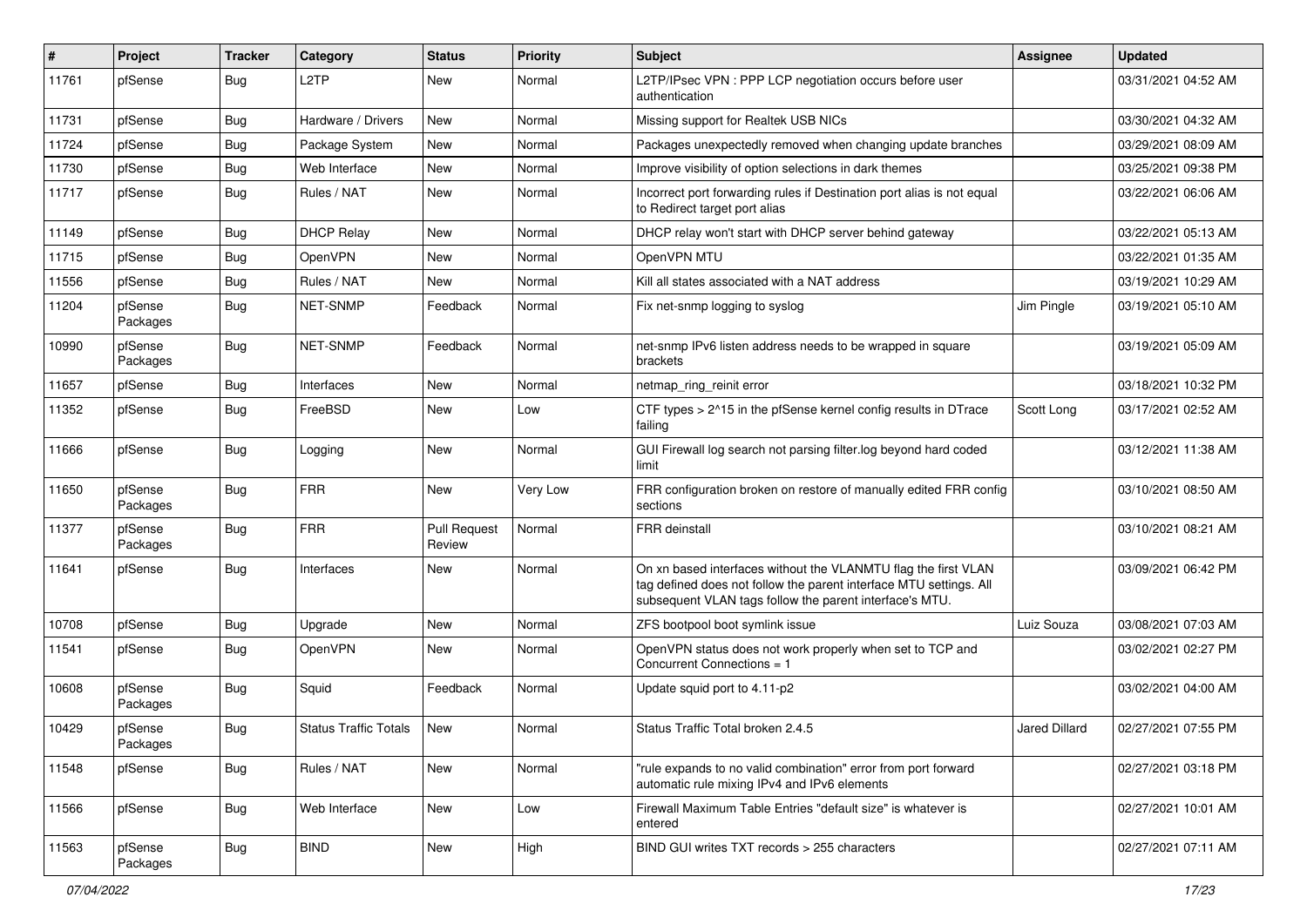| $\#$  | Project             | <b>Tracker</b> | Category                            | <b>Status</b> | <b>Priority</b> | <b>Subject</b>                                                                          | Assignee            | <b>Updated</b>      |
|-------|---------------------|----------------|-------------------------------------|---------------|-----------------|-----------------------------------------------------------------------------------------|---------------------|---------------------|
| 11477 | pfSense<br>Packages | <b>Bug</b>     | <b>FRR</b>                          | Feedback      | Normal          | FRR does not recognize some BFD options                                                 | <b>Viktor Gurov</b> | 02/26/2021 10:52 PM |
| 11375 | pfSense<br>Packages | Bug            | apcupsd                             | New           | Normal          | UPS Type <blank> for USB APC</blank>                                                    |                     | 02/26/2021 11:10 AM |
| 10624 | pfSense             | <b>Bug</b>     | <b>DNS Resolver</b>                 | New           | Normal          | Unbound configuration memory leak with python module $+$ register<br>DHCP leases active |                     | 02/26/2021 10:27 AM |
| 11522 | pfSense<br>Packages | Bug            | Zabbix                              | New           | Normal          | fping6 error                                                                            |                     | 02/24/2021 07:13 AM |
| 11503 | pfSense             | <b>Bug</b>     | OpenVPN                             | <b>New</b>    | Normal          | Using multiple authentication backends on an OpenVPN server<br>fails                    |                     | 02/23/2021 12:23 PM |
| 11509 | pfSense<br>Packages | Bug            | <b>LCDProc</b>                      | <b>New</b>    | Low             | LCD package - not starting at boot - stop and start in Status<br>Window not possible    |                     | 02/23/2021 10:55 AM |
| 11490 | pfSense<br>Packages | <b>Bug</b>     | Service Watchdog                    | <b>New</b>    | Very Low        | Service Watchdog - Impacts Reboots and Package Updates                                  |                     | 02/22/2021 12:07 PM |
| 10959 | pfSense             | <b>Bug</b>     | <b>Traffic Graphs</b>               | Feedback      | Low             | Traffic graph stopped on interface used via netmap                                      |                     | 02/22/2021 02:57 AM |
| 11493 | pfSense<br>Packages | <b>Bug</b>     | Zabbix                              | <b>New</b>    | Very Low        | After upgrade zabbix proxy wont start                                                   |                     | 02/21/2021 05:31 AM |
| 11479 | pfSense<br>Packages | <b>Bug</b>     | snmptt                              | New           | Normal          | snmptt 1.4.2 does not work in daemon mode                                               |                     | 02/20/2021 04:37 PM |
| 11473 | pfSense             | Bug            | Web Interface                       | New           | Normal          | System Activity shows invalid data on SG-3100                                           |                     | 02/19/2021 08:12 PM |
| 11404 | pfSense<br>Packages | <b>Bug</b>     | <b>FRR</b>                          | Feedback      | Normal          | Incorrect prefix/access lists migration on update                                       | Viktor Gurov        | 02/18/2021 09:49 AM |
| 11418 | pfSense             | <b>Bug</b>     | <b>IPsec</b>                        | New           | Very Low        | 'NAT-T: Force' is broken for IPv6 IPsec                                                 |                     | 02/16/2021 08:25 AM |
| 11414 | pfSense<br>Packages | <b>Bug</b>     | pfBlockerNG                         | New           | Normal          | Enabling feed "Public DNS4 all" breaks some Google services                             |                     | 02/13/2021 02:46 AM |
| 11412 | pfSense             | <b>Bug</b>     | Interfaces                          | New           | Normal          | LLDPD Package Doesn't Work with Switchports                                             |                     | 02/12/2021 08:12 PM |
| 8686  | pfSense             | <b>Bug</b>     | <b>IPsec</b>                        | <b>New</b>    | Normal          | IPsec VTI: Assigned interface firewall rules are never parsed                           |                     | 02/10/2021 12:15 PM |
| 11388 | pfSense<br>Packages | <b>Bug</b>     | FreeRADIUS                          | Feedback      | Normal          | Captive Portal authentication error with MySQL backend                                  | Viktor Gurov        | 02/10/2021 08:54 AM |
| 11184 | pfSense             | <b>Bug</b>     | FreeBSD                             | New           | Normal          | PF: State policy cannot be configurable                                                 |                     | 02/09/2021 02:43 AM |
| 11345 | pfSense<br>Packages | <b>Bug</b>     | <b>FRR</b>                          | Feedback      | Normal          | FRR-OSPF - No "prefix-list" possible                                                    | Jim Pingle          | 02/04/2021 11:03 PM |
| 11363 | pfSense             | <b>Bug</b>     | Installer                           | <b>New</b>    | Normal          | Clean Install 2.5.0 fails due to hardware incompability                                 |                     | 02/04/2021 11:06 AM |
| 7389  | pfSense             | <b>Bug</b>     | <b>Traffic Shaper</b><br>(Limiters) | In Progress   | Normal          | Limiter does not work with transparent proxy                                            | Luiz Souza          | 02/01/2021 03:31 PM |
| 8611  | pfSense             | <b>Bug</b>     | Interfaces                          | In Progress   | Normal          | unable to receive IPv6 RA's on SG-1000, default route lost                              | Luiz Souza          | 02/01/2021 03:31 PM |
| 10892 | pfSense             | Bug            | Rules / NAT                         | New           | Low             | Large number of VLAN/LANs make floating rules are to read                               | Jared Dillard       | 02/01/2021 03:29 PM |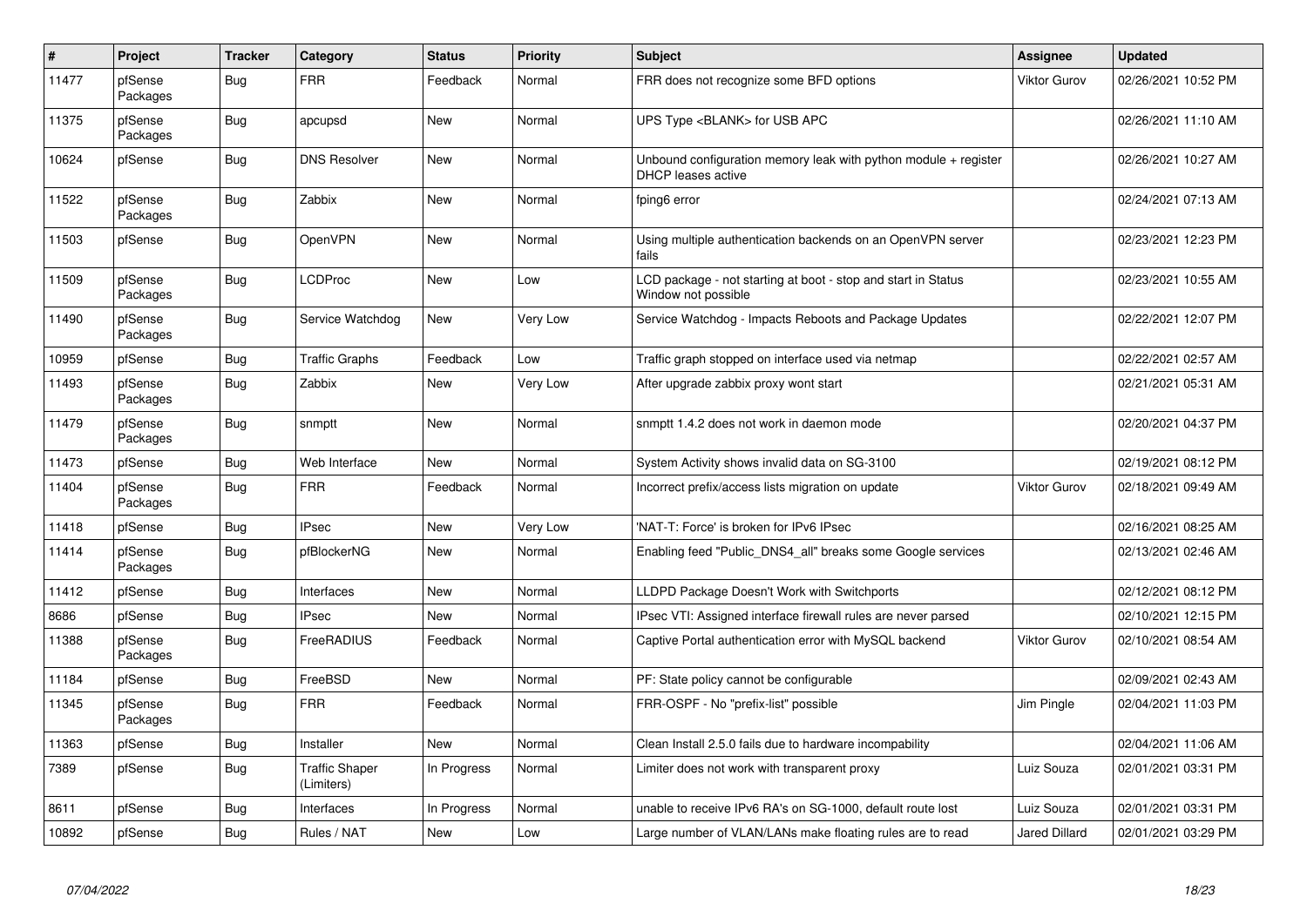| $\pmb{\#}$ | Project             | <b>Tracker</b> | Category                            | <b>Status</b> | <b>Priority</b> | <b>Subject</b>                                                                                                         | <b>Assignee</b>     | <b>Updated</b>      |
|------------|---------------------|----------------|-------------------------------------|---------------|-----------------|------------------------------------------------------------------------------------------------------------------------|---------------------|---------------------|
| 11331      | pfSense<br>Packages | Bug            | FreeRADIUS                          | Feedback      | Normal          | FreeRADIUS latest package upgrade broke Plain Mac<br>Authentication                                                    | <b>Viktor Gurov</b> | 01/30/2021 10:08 AM |
| 11335      | pfSense             | <b>Bug</b>     | Interfaces                          | New           | Normal          | Spoofing the MAC on a LAGG interface does not work for some<br>NIC types.                                              |                     | 01/29/2021 09:10 AM |
| 4088       | pfSense<br>Packages | Bug            | squidguard                          | Feedback      | Normal          | Buggy squidgurd config file is created                                                                                 | <b>Viktor Gurov</b> | 01/28/2021 10:01 AM |
| 11274      | pfSense<br>Packages | Bug            | ntop                                | Feedback      | Normal          | ntopng https web server does not present full certificate chain                                                        | <b>Viktor Gurov</b> | 01/28/2021 09:51 AM |
| 11261      | pfSense<br>Packages | Bug            | pfBlockerNG                         | New           | Normal          | pfBlockerNG ASN numbers in IPv4 (/IPv6) Custom_List generate<br>error(s) "Invalid numeric literal at line 1, column 7" |                     | 01/28/2021 08:34 AM |
| 2042       | pfSense             | Bug            | <b>NAT Reflection</b>               | Confirmed     | Low             | NAT reflection doesn't apply to self-initiated traffic                                                                 |                     | 01/21/2021 10:38 PM |
| 11232      | pfSense             | Bug            | <b>Operating System</b>             | New           | Normal          | Fix pfSense_fsync                                                                                                      |                     | 01/08/2021 08:53 AM |
| 11180      | pfSense<br>Packages | <b>Bug</b>     | Filer                               | Feedback      | Normal          | Filer run action for files on sync that wan't been modified                                                            | Viktor Gurov        | 01/08/2021 07:27 AM |
| 11235      | pfSense<br>Packages | Bug            | Filer                               | <b>New</b>    | Normal          | Filer run script when "state" unchanged                                                                                |                     | 01/08/2021 07:24 AM |
| 11192      | pfSense             | <b>Bug</b>     | <b>Traffic Shaper</b><br>(Limiters) | Feedback      | Normal          | Using Limiters causes out of order packets within one TCP or UDP<br>flow                                               |                     | 01/06/2021 12:09 AM |
| 11203      | pfSense             | Bug            | Certificates                        | New           | Normal          | certificate manager very slow                                                                                          |                     | 12/31/2020 11:57 AM |
| 10935      | pfSense<br>Packages | Bug            | <b>FRR</b>                          | New           | Normal          | FRR 0.6.7-6 - BGPD service recycled IPv6 without Route Map                                                             |                     | 12/30/2020 05:00 PM |
| 11158      | pfSense<br>Packages | Bug            | <b>FRR</b>                          | New           | High            | <b>FRR Prefix Lists</b>                                                                                                |                     | 12/30/2020 04:55 PM |
| 11000      | pfSense<br>Packages | Bug            | haproxy                             | <b>New</b>    | Very Low        | haproxy deprecated trick suggested                                                                                     |                     | 12/23/2020 02:55 PM |
| 11174      | pfSense             | Bug            | <b>Traffic Shaper</b><br>(ALTQ)     | Feedback      | Normal          | Incorrect traffic shaping on pppoe interface                                                                           |                     | 12/21/2020 11:21 PM |
| 11177      | pfSense             | Bug            | Dynamic DNS                         | New           | Normal          | DDNSv6 not using Check IP Services                                                                                     |                     | 12/21/2020 05:02 AM |
| 11147      | pfSense             | Bug            | Dynamic DNS                         | New           | Normal          | Domeneshop DynDNS IPv4 and IPv6                                                                                        |                     | 12/09/2020 11:47 PM |
| 8964       | pfSense             | Bug            | <b>IPsec</b>                        | New           | High            | IPsec async cryptography advanced setting - TCP traffic not<br>passing through                                         | Luiz Souza          | 12/08/2020 12:09 PM |
| 6691       | pfSense             | Bug            | DHCP (IPv6)                         | <b>New</b>    | Normal          | dhcp6c quits after only two tries if no response was received                                                          |                     | 12/07/2020 04:25 PM |
| 10516      | pfSense<br>Packages | Bug            | FRR                                 | New           | Normal          | FRR Access list                                                                                                        |                     | 12/06/2020 11:02 PM |
| 11110      | pfSense             | Bug            | Backup / Restore                    | New           | Normal          | Backup file should be checked before restoring a specific area                                                         |                     | 12/05/2020 02:50 PM |
| 6051       | pfSense             | <b>Bug</b>     | DHCP (IPv6)                         | New           | Normal          | DHCPv6 Client Failure for additional WAN Address causes<br>2-seconds-service-restart-loop                              |                     | 12/03/2020 01:08 AM |
| 7943       | pfSense             | <b>Bug</b>     | Web Interface                       | New           | Normal          | CSS Overflow Fix for Drop Down Menus in webConfigurator                                                                |                     | 11/21/2020 02:54 PM |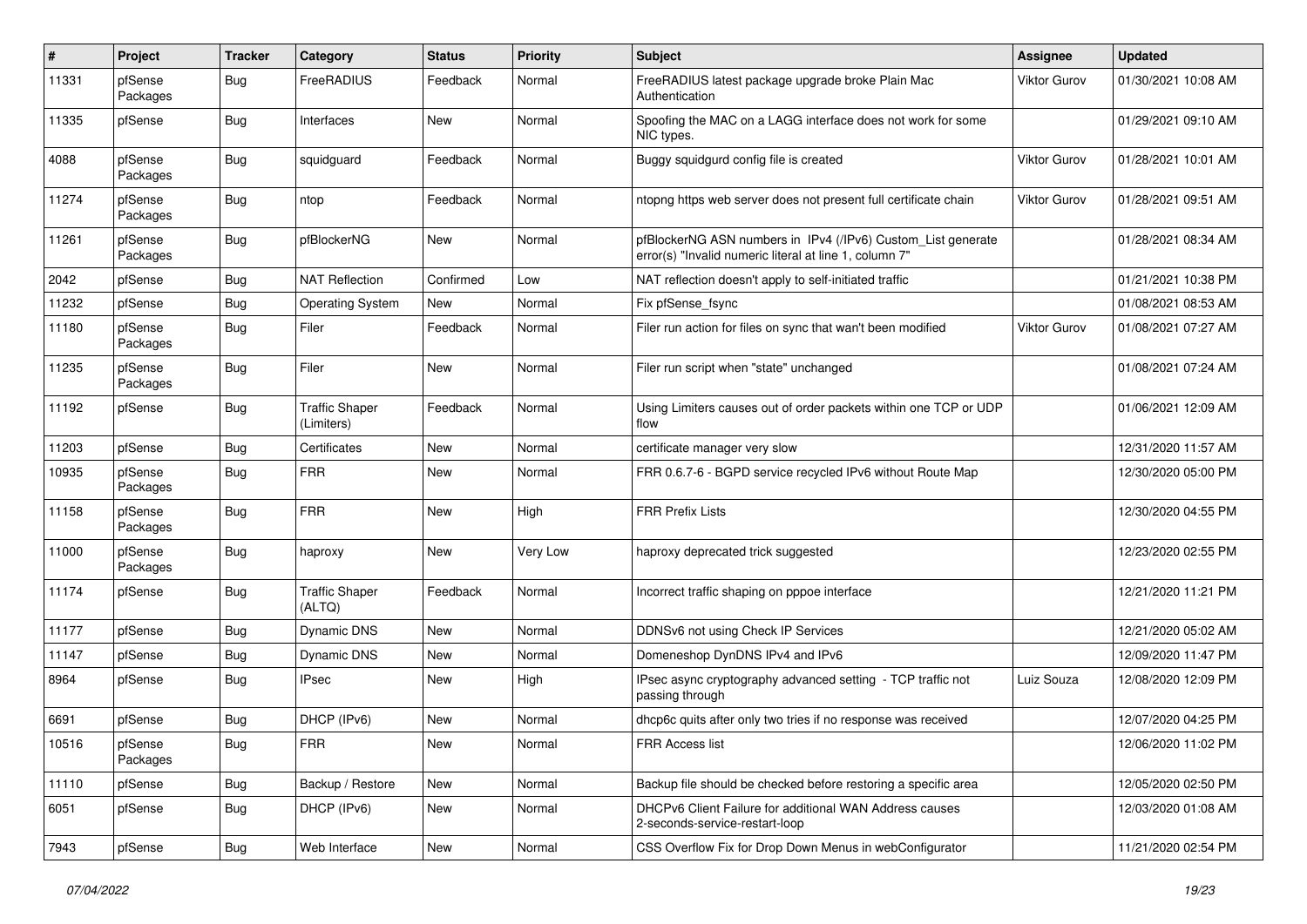| $\sharp$ | Project             | <b>Tracker</b> | Category                        | <b>Status</b> | Priority | Subject                                                                                                                 | <b>Assignee</b>              | <b>Updated</b>      |
|----------|---------------------|----------------|---------------------------------|---------------|----------|-------------------------------------------------------------------------------------------------------------------------|------------------------------|---------------------|
| 11093    | pfSense             | Bug            | <b>Wireless</b>                 | New           | Low      | ral(4) driver non-functional in arm64                                                                                   |                              | 11/21/2020 10:45 AM |
| 9654     | pfSense             | Bug            | <b>DNS Resolver</b>             | New           | Normal   | After reboot, the DNS resolver must be restarted before it will<br>advertise the ipv6 DNS address of the router.        |                              | 11/20/2020 03:12 AM |
| 7267     | pfSense<br>Packages | Bug            | <b>Status Traffic Totals</b>    | <b>New</b>    | Normal   | Status Traffic Totals - Stacked Bar - Scale not high enough                                                             | Jared Dillard                | 11/18/2020 07:38 AM |
| 6333     | pfSense             | Bug            | Gateway Monitoring              | Confirmed     | Normal   | Bootup starts/restarts dpinger multiple times                                                                           | Luiz Souza                   | 11/16/2020 01:11 PM |
| 11074    | pfSense<br>Packages | Bug            | <b>BIND</b>                     | New           | Low      | bind Zone Settings Zones, Save button opens "Confirmation<br>required to save changes"                                  |                              | 11/16/2020 11:08 AM |
| 8325     | pfSense             | Bug            | UPnP/NAT-PMP                    | New           | Normal   | UPnP not available for pppoe-Clients                                                                                    |                              | 11/15/2020 10:33 AM |
| 6321     | pfSense             | Bug            | L <sub>2</sub> TP               | New           | Normal   | Problem with connecting I2tp over ipsec from android and windows                                                        |                              | 11/13/2020 11:01 AM |
| 4740     | pfSense             | Bug            | Wireless                        | New           | Normal   | Intel wireless kernel panic in infrastructure mode with WPA                                                             |                              | 11/13/2020 08:38 AM |
| 10726    | pfSense             | <b>Bug</b>     | Rules / NAT                     | New           | Normal   | Sticky-connections option is bugged - sticky-address cannot be<br>redefined                                             |                              | 11/12/2020 10:12 AM |
| 11040    | pfSense<br>Packages | Bug            | pfBlockerNG                     | New           | Normal   | pfb_filter core faults when clearing firewall log                                                                       |                              | 11/07/2020 01:44 PM |
| 10875    | pfSense             | Bug            | Gateways                        | <b>New</b>    | Normal   | PPP periodic reset does not fully restore gateway group<br>round-robin functionality                                    | Luiz Souza                   | 11/05/2020 07:44 AM |
| 8263     | pfSense             | Bug            | <b>Traffic Shaper</b><br>(ALTQ) | <b>New</b>    | Normal   | Cannot create a nonlinear `Link Share` service curve because of:<br>"the sum of the child bandwidth higher than parent" |                              | 11/05/2020 07:31 AM |
| 8192     | pfSense             | Bug            | <b>Gateway Monitoring</b>       | <b>New</b>    | Low      | dpinger - Change in ISP link-local IPv6 address drops connectivity                                                      | Luiz Souza                   | 11/05/2020 07:31 AM |
| 9349     | pfSense             | Bug            | IPsec                           | Confirmed     | Normal   | IPSec service start/stop/restart fails after settings change                                                            | <b>Markus</b><br>Stockhausen | 10/30/2020 01:33 PM |
| 10325    | pfSense             | Bug            | Notifications                   | New           | Normal   | System/Advanced/Notifications/E-Mail - SMTP Notification E-Mail<br>auth password Unexpected Bahaviour                   |                              | 10/30/2020 08:17 AM |
| 10994    | pfSense<br>Packages | <b>Bug</b>     | squidguard                      | <b>New</b>    | Low      | SquidGuard Blacklists Restore Default button does not work                                                              |                              | 10/20/2020 12:26 PM |
| 10980    | pfSense             | Bug            | <b>Operating System</b>         | New           | Normal   | rc.local is executed at login by rc.initial, and not at boot time.                                                      |                              | 10/19/2020 09:39 AM |
| 10989    | pfSense<br>Packages | Bug            | Snort                           | New           | Low      | Snort alert page has hidden characters in IPv6 address                                                                  |                              | 10/17/2020 04:06 PM |
| 10952    | pfSense             | <b>Bug</b>     | Rules / NAT                     | New           | Low      | Inconsistency in Subnet Defaults Between Firewall Rules and<br>Interface Address Assignments                            |                              | 10/09/2020 12:50 PM |
| 10714    | pfSense             | Bug            | DHCP (IPv6)                     | New           | Normal   | radvd only gives out the prefix of the "first" IPv6 address of an<br>interface                                          |                              | 10/06/2020 01:03 PM |
| 9353     | pfSense             | Bug            | Dashboard                       | New           | Low      | PHPSession errors from limited access to dashboard and widgets                                                          |                              | 10/06/2020 09:31 AM |
| 10791    | pfSense<br>Packages | Bug            | PIMD                            | New           | Normal   | Valid (vlan)interfaces do not get vif reporting "Invalid phyint<br>address"                                             |                              | 10/06/2020 09:20 AM |
| 6167     | pfSense             | Bug            | <b>IPsec</b>                    | Confirmed     | Normal   | IPsec IPComp not working                                                                                                | George<br>Neville-Neil       | 09/22/2020 06:07 PM |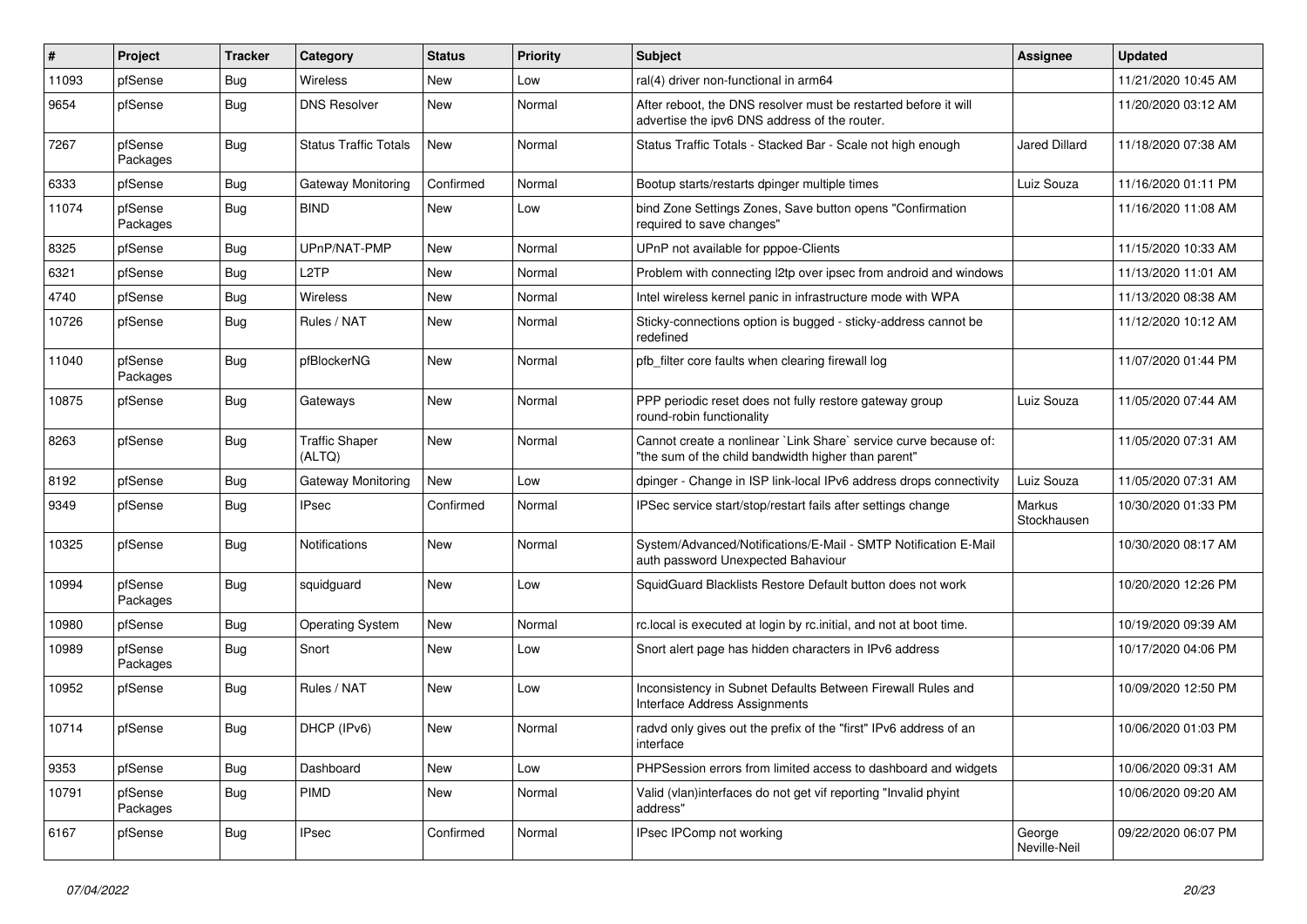| #     | Project             | <b>Tracker</b> | Category                 | <b>Status</b> | <b>Priority</b> | <b>Subject</b>                                                                                                               | <b>Assignee</b> | <b>Updated</b>      |
|-------|---------------------|----------------|--------------------------|---------------|-----------------|------------------------------------------------------------------------------------------------------------------------------|-----------------|---------------------|
| 8432  | pfSense             | Bug            | Dynamic DNS              | New           | Normal          | Dynamic DNS Client gives an error that it can't find IPv6 address<br>when WAN interface is a LAGG                            |                 | 09/17/2020 05:23 AM |
| 4298  | pfSense             | Bug            | <b>SNMP</b>              | Assigned      | Very Low        | Excessive errors from snmpd                                                                                                  | Luiz Souza      | 09/13/2020 08:21 AM |
| 10765 | pfSense             | Bug            | Authentication           | New           | Normal          | Ampersands in Idap_extended_query are escaped twice                                                                          |                 | 09/02/2020 07:55 AM |
| 10845 | pfSense<br>Packages | Bug            | apcupsd                  | <b>New</b>    | Normal          | apcupsd doesn't stop when not enabled                                                                                        |                 | 08/24/2020 10:16 AM |
| 10833 | pfSense             | Bug            | Configuration<br>Backend | New           | Normal          | unbound exits on configuration error when link status flaps on LAN<br>interface                                              |                 | 08/13/2020 11:53 PM |
| 10822 | pfSense             | <b>Bug</b>     | DHCP (IPv6)              | <b>New</b>    | Normal          | Deprecated IPv6 prefix won't be announced as deprecated to<br>clients                                                        |                 | 08/10/2020 09:23 AM |
| 8820  | pfSense             | <b>Bug</b>     | Rules / NAT              | New           | Low             | System/Advanced/Misc - "Do not kill connections when schedule<br>expires" UN-checked still leaves existing connections open. |                 | 07/28/2020 10:59 AM |
| 10783 | pfSense<br>Packages | <b>Bug</b>     | ntop                     | <b>New</b>    | Normal          | NtopNG is very unstable on arm64                                                                                             |                 | 07/22/2020 09:07 AM |
| 10584 | pfSense             | Bug            | Hardware / Drivers       | <b>New</b>    | Normal          | SG-3100 with M.2: shutdown instead of reboot                                                                                 |                 | 07/21/2020 03:08 AM |
| 8380  | pfSense             | <b>Bug</b>     | OpenVPN                  | <b>New</b>    | Normal          | OpenVPN RADIUS password length is not constant                                                                               | Jim Pingle      | 07/17/2020 11:46 AM |
| 10760 | pfSense<br>Packages | Bug            | <b>BIND</b>              | New           | High            | pfSense BIND 9.14.12 server terminates due to assertion failure                                                              |                 | 07/11/2020 04:53 PM |
| 8502  | pfSense             | Bug            | Web Interface            | Confirmed     | Low             | main (top) menu items do not drop down in some cases                                                                         |                 | 07/06/2020 02:39 PM |
| 10729 | pfSense             | <b>Bug</b>     | Package System           | New           | Normal          | Certificate verification failed for pkg.freebsd.org                                                                          |                 | 07/05/2020 01:12 AM |
| 10712 | pfSense             | <b>Bug</b>     | Rules / NAT              | New           | Normal          | "default allow LAN IPv6 to any" rule does not work right after boot<br>when using IPv6 PD                                    |                 | 06/30/2020 12:17 AM |
| 10715 | pfSense             | Bug            | <b>DHCP Relay</b>        | <b>New</b>    | Normal          | DHCPv6 relay always uses the "first" IPv6 address of an interface                                                            |                 | 06/29/2020 05:01 AM |
| 10701 | pfSense             | Bug            | Web Interface            | <b>New</b>    | Very Low        | Firewall Log too wide with Rule Description Column                                                                           |                 | 06/25/2020 07:36 AM |
| 10695 | pfSense<br>Packages | Bug            | FreeRADIUS               | New           | Normal          | FreeRadius Accounting skipping MBs after reboot due to power<br>down                                                         |                 | 06/24/2020 04:49 AM |
| 7986  | pfSense             | Bug            | Wireless                 | <b>New</b>    | Normal          | WLAN card no longer properly initialized under 2.4.0                                                                         |                 | 06/19/2020 08:08 AM |
| 8464  | pfSense             | Bug            | <b>Wireless</b>          | New           | Very Low        | Wireless USB card does not connect to WiFi automatically after<br>reboot/halt                                                |                 | 06/19/2020 03:44 AM |
| 8087  | pfSense             | Bug            | Authentication           | New           | Normal          | Provide Calling-Station-ID to RADIUS backed VPN connections                                                                  |                 | 06/06/2020 05:36 AM |
| 10601 | pfSense<br>Packages | Bug            | Status_Monitoring        | New           | Normal          | Dashboard->Traffic Graphs Scale is capped for outbound                                                                       |                 | 05/29/2020 10:13 AM |
| 10606 | pfSense<br>Packages | Bug            | Snort                    | New           | Normal          | Snort Inline stopped working after upgrade to FreeBSD 12.1<br>(network traffic blocked after heavy load randomly)            |                 | 05/28/2020 10:06 AM |
| 10577 | pfSense             | Bug            | Hardware / Drivers       | Feedback      | Normal          | intel x553 (c3000 chipset) loading x520 driver                                                                               |                 | 05/28/2020 03:59 AM |
| 10590 | pfSense<br>Packages | <b>Bug</b>     | pfBlockerNG              | New           | Normal          | pfBlockerNG: Invalid argument supplied for foreach()                                                                         |                 | 05/26/2020 08:22 AM |
| 8324  | pfSense             | <b>Bug</b>     | Hardware / Drivers       | New           | Normal          | bxe cards require promisc for OSPF                                                                                           | Luiz Souza      | 05/25/2020 03:19 PM |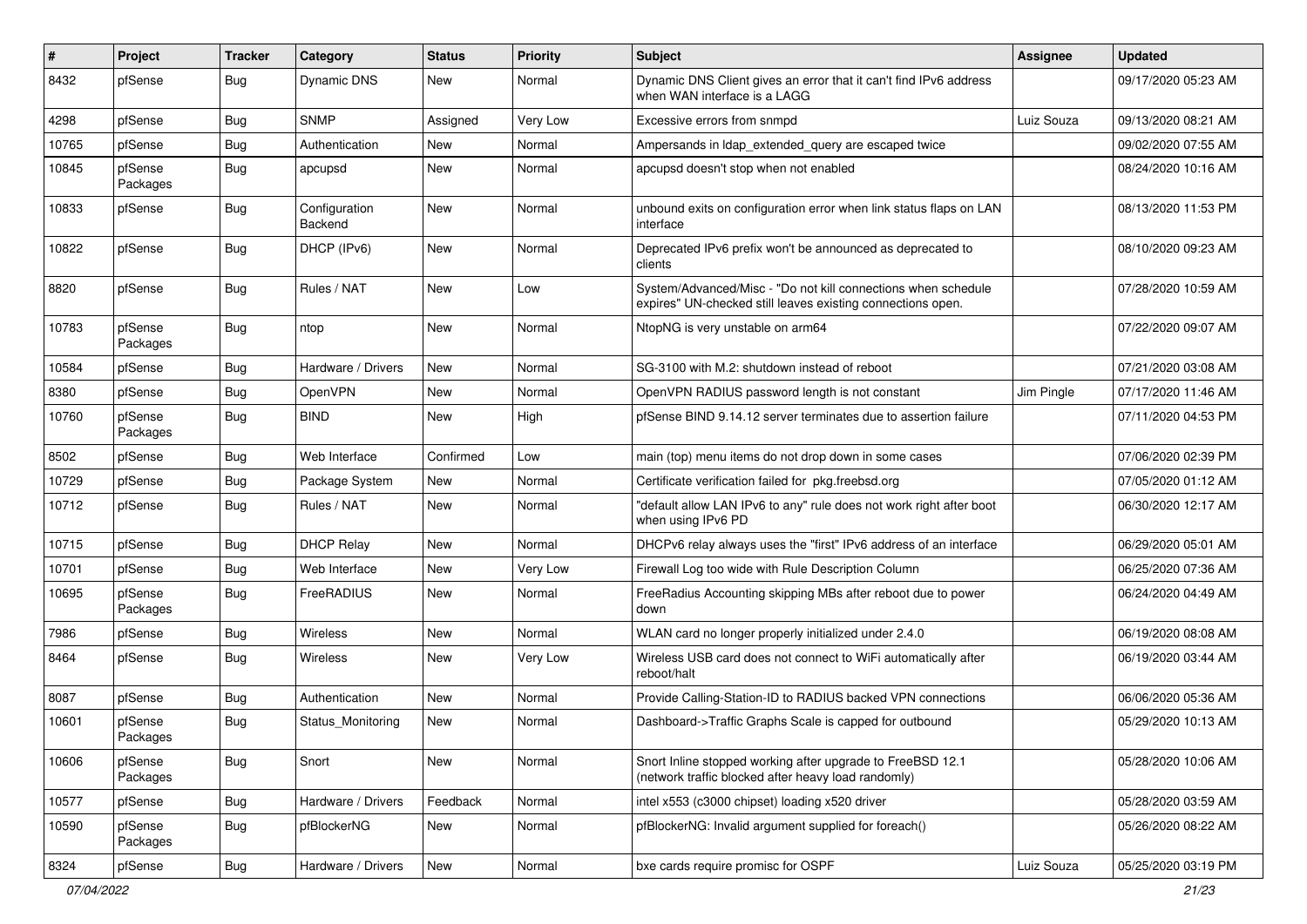| $\sharp$ | Project             | <b>Tracker</b> | Category                     | <b>Status</b> | <b>Priority</b> | <b>Subject</b>                                                                                                                                              | <b>Assignee</b>      | <b>Updated</b>      |
|----------|---------------------|----------------|------------------------------|---------------|-----------------|-------------------------------------------------------------------------------------------------------------------------------------------------------------|----------------------|---------------------|
| 9139     | pfSense<br>Packages | <b>Bug</b>     | Telegraf                     | New           | Normal          | telegraf: add ping for default gateway(s)                                                                                                                   |                      | 05/21/2020 04:23 PM |
| 8343     | pfSense             | Bug            | Gateways                     | New           | Normal          | Gateway Routes (Default Routes) not removed in Kernel when<br>removed from GUI                                                                              |                      | 05/14/2020 01:22 AM |
| 10503    | pfSense<br>Packages | Bug            | <b>FRR</b>                   | <b>New</b>    | Normal          | Flapping any GW in multi-WAN influences restating all IPsec<br>tunnels in FRR which leads to dropping all IPsec VTI static routes<br>and related BGP issues |                      | 05/08/2020 07:51 PM |
| 10493    | pfSense             | <b>Bug</b>     | <b>IPsec</b>                 | New           | Normal          | filter get vpns list() issues                                                                                                                               |                      | 05/06/2020 01:07 AM |
| 10526    | pfSense<br>Packages | <b>Bug</b>     | pfBlockerNG                  | New           | Normal          | Package pfBlockerNG Crashes on Alert view                                                                                                                   |                      | 05/04/2020 08:59 AM |
| 10487    | pfSense<br>Packages | <b>Bug</b>     | Telegraf                     | <b>New</b>    | Normal          | Telegraf package not sending logs to influxdb server                                                                                                        |                      | 05/03/2020 07:09 PM |
| 9537     | pfSense<br>Packages | Bug            | <b>Status Traffic Totals</b> | New           | Normal          | One month offset in displayed data between time changes                                                                                                     | <b>Jared Dillard</b> | 05/01/2020 08:27 AM |
| 10000    | pfSense             | <b>Bug</b>     | Dynamic DNS                  | New           | Normal          | Azure Dynamic DNS A and AAAA Records for Apex Zone                                                                                                          |                      | 03/31/2020 09:03 AM |
| 10370    | pfSense<br>Packages | <b>Bug</b>     | ntop                         | New           | Normal          | ntopng Timeseries not send to InfluxDB                                                                                                                      |                      | 03/30/2020 09:42 AM |
| 9179     | pfSense             | <b>Bug</b>     | <b>NAT Reflection</b>        | New           | Normal          | NAT reflection fix implemented for #8604 is causing WebUI and<br>XMLRPC to fail on slave                                                                    |                      | 03/27/2020 08:01 PM |
| 6481     | pfSense             | <b>Bug</b>     | <b>IPsec</b>                 | New           | Normal          | loading EAP_RADIUS method failed                                                                                                                            |                      | 03/24/2020 04:25 PM |
| 10342    | pfSense             | <b>Bug</b>     | <b>DNS Resolver</b>          | New           | Normal          | Unbound domain overrides stop resolving periodically. They only<br>resume after the service has been restarted.                                             |                      | 03/13/2020 10:35 AM |
| 10310    | pfSense             | Bug            | Upgrade                      | <b>New</b>    | Normal          | Systems with low RAM and several packages may temporarily fail<br>to load large tables after an upgrade                                                     |                      | 03/03/2020 07:55 AM |
| 10279    | pfSense<br>Packages | Bug            | open-vm-tools                | <b>New</b>    | Normal          | pfSense's OpenVM Tools on ESXi 6.7 no longer provides guest vm<br>functionality                                                                             |                      | 03/01/2020 06:07 PM |
| 10292    | pfSense<br>Packages | <b>Bug</b>     | Suricata                     | New           | Normal          | Suricata not respecting SID Mgmt list                                                                                                                       |                      | 02/27/2020 01:02 PM |
| 10265    | pfSense<br>Packages | <b>Bug</b>     | Notes                        | New           | Very Low        | Adding a Note with malformed title will force system restore                                                                                                |                      | 02/27/2020 10:12 AM |
| 10294    | pfSense<br>Packages | <b>Bug</b>     | <b>FRR</b>                   | <b>New</b>    | Normal          | FRR Route Counts Incorrect on Status Page                                                                                                                   | Jim Pingle           | 02/26/2020 11:08 AM |
| 10278    | pfSense<br>Packages | Bug            | pfBlockerNG                  | New           | Normal          | pfBlockerNG: Formatting issue on DNSBL stats page                                                                                                           |                      | 02/24/2020 01:36 PM |
| 10277    | pfSense             | <b>Bug</b>     | Web Interface                | New           | Normal          | Sorting the log entries does not use year value                                                                                                             |                      | 02/24/2020 07:46 AM |
| 9934     | pfSense<br>Packages | <b>Bug</b>     | Suricata                     | New           | Normal          | suricata update kills WAN interface                                                                                                                         |                      | 02/20/2020 09:17 AM |
| 10271    | pfSense             | <b>Bug</b>     | Web Interface                | New           | Normal          | Large number of VLAN/LANs make "Interfaces" menu hard to<br>access                                                                                          |                      | 02/20/2020 04:46 AM |